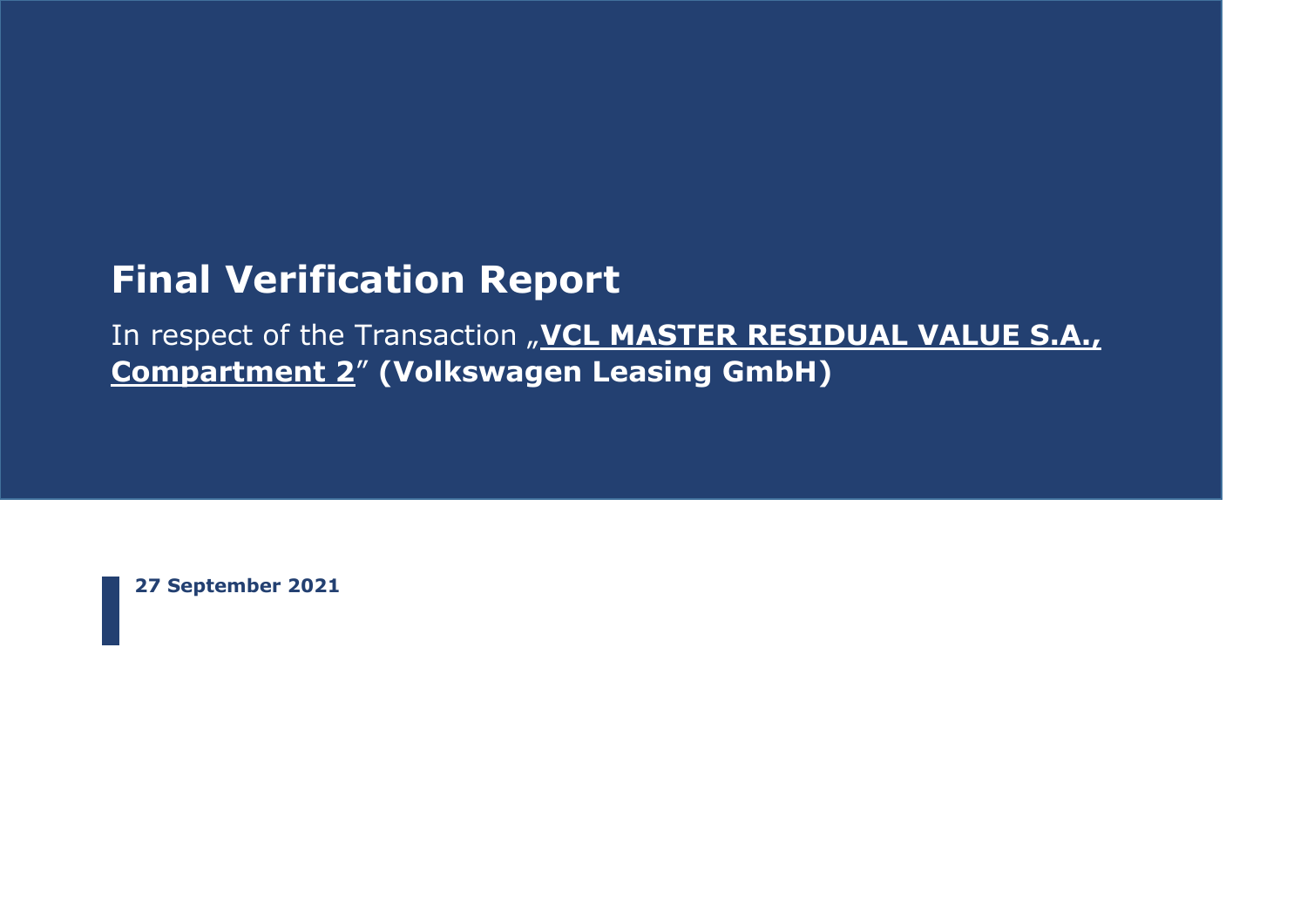

## **Authorization of SVI as third party**

STS Verification International GmbH ("SVI") has been authorized by the German Federal Financial Supervisory Authority (Bundesanstalt für Finanzdienstleistungsaufsicht "BaFin", as the competent authority pursuant to Art 29 of the Securitisation Regulation) to act in all EU countries as third party pursuant to Art 28 of the Securitisation Regulation to verify compliance with the STS Criteria pursuant to Articles 19 – 26 of the Securitisation Regulation ("STS Verification"). Moreover, SVI performs additional services including the verification of compliance of securitisations with (i) Article 243 of the Capital Requirements Regulation (Regulation (EU) 2017/2401 dated 12 December 2017, amending Regulation (EU) No 575/2013 on prudential requirements for credit institutions and investment firms as amended by Regulation (EU) 2021/558 of 31 March 2021) ("CRR Assessment"), (ii) Article 270 (senior positions in synthetic SME securitisations) of the CRR ("Article 270 Assessment"), (iii) Article 13 of the Delegated Regulation (EU) 2018/1620 on liquidity coverage requirement for credit institutions dated 13 July 2018, amending Delegated Regulation (EU) 2015/61 to supplement Regulation (EU) No 575/2013 of the European Parliament and the Council with regard to liquidity coverage requirements for Credit Institutions ("LCR") ("LCR Assessment"), and (iv) the STS Criteria, in respect of existing securitisations and potential deficiencies regarding compliance with the STS Criteria ("Gap-Analysis"). These additional services are carried out after notification to and in agreement with BaFin.

#### **Mandating of SVI and verification steps**

On 30 August 2019, SVI has been mandated by the Originator Volkswagen Leasing GmbH to verify compliance with the STS criteria pursuant to Article 28 of the Securitisation Regulation for the securitisation transaction "VCL Master RESIDUAL VALUE S.A., Compartment 2" (the "Transaction").

As part of our verification work, we have met with representatives of Volkswagen Leasing GmbH ("VWL") and Volkswagen Financial Services AG ("VWFS") to conduct a virtual due diligence meeting in August 2021. In addition, we have discussed selected aspects of the Transaction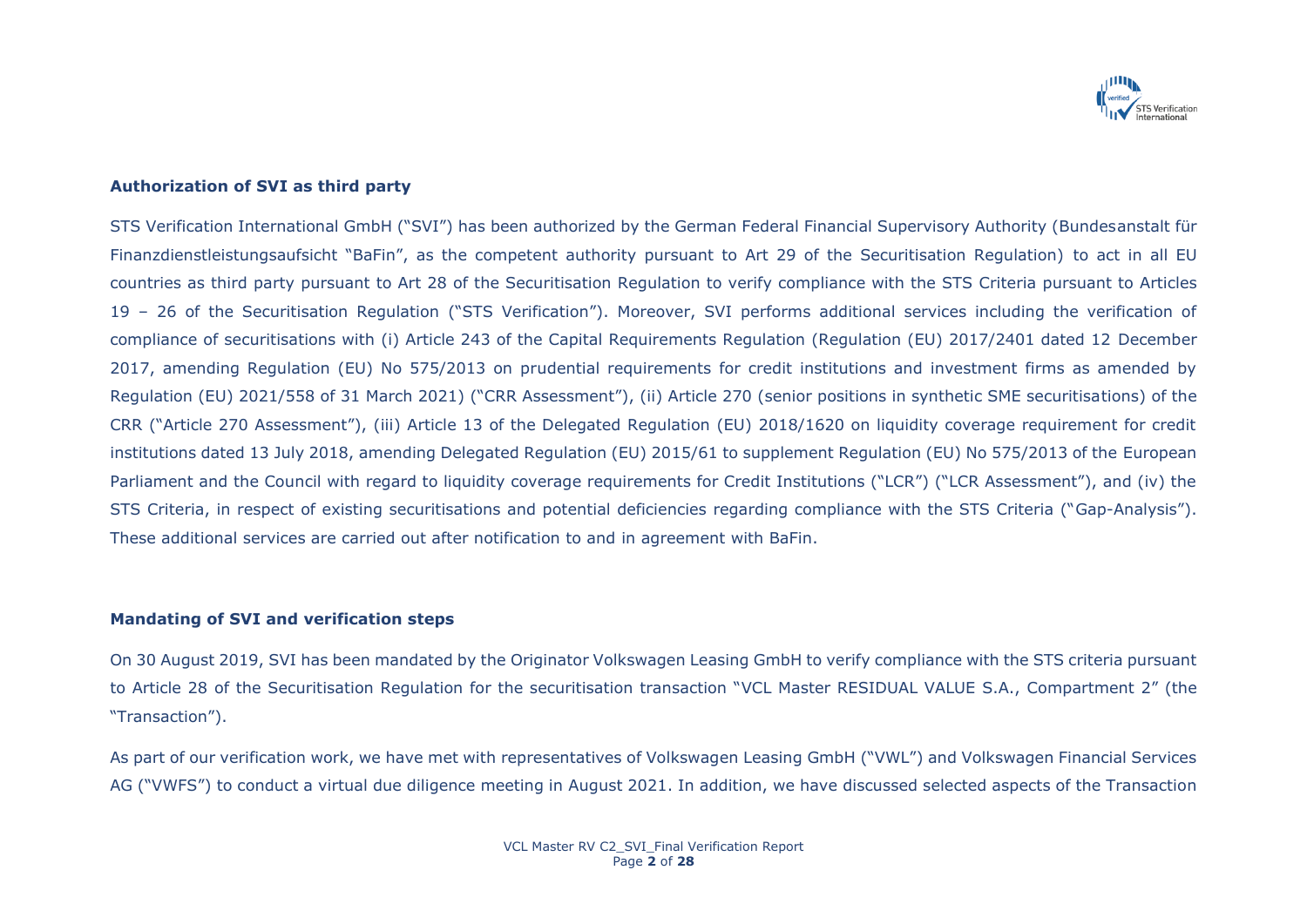

with VWL, VWFS and legal counsel and obtained additional information on the transaction structure, the underwriting and servicing procedures of VWL and the underlying transaction documentation.

For the purposes of our analysis, we have reviewed the following documents and other information related to the Transaction:

- Base Prospectus
- German Legal Opinion
- Expectancy Rights Purchase Agreement
- Servicing Agreement
- Programme Agreement
- Repurchase Agreement
- Due Diligence Presentation prepared by VWL/VWFS
- Agreed-upon Procedures Report
- Latest version of the liability cash flow model
- Additional information received by e-mail, such as confirmations, comments, etc.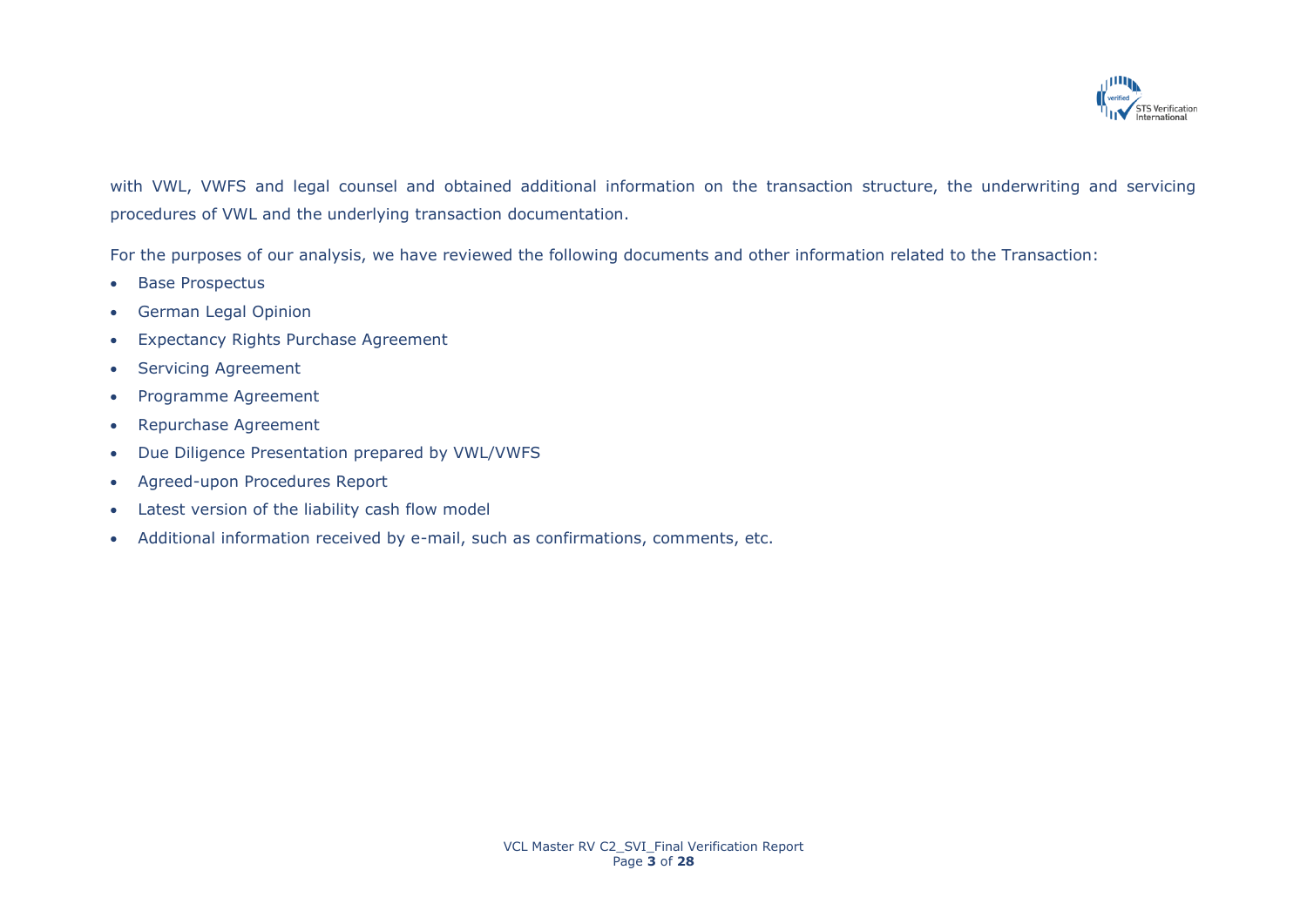

# **Verification Methodology**

The fulfilment of each verification point in this Final Verification Report provided to the Originator is evaluated on the basis of three fulfilment values (traffic light status):

| Criterion is fully met                                                         |  |
|--------------------------------------------------------------------------------|--|
| Criterion is mostly met, but with comments or requests for missing information |  |
| Criterion not (yet) met on the basis of available information                  |  |

The verification process is based on the SVI verification manual ("Verification Manual"), defined terms of the Verification Manual shall also apply to this report. It describes the verification process and the individual inspections in detail. The Verification Manual is applicable to all parties involved in the verification process and its application ensures an objective and uniform verification of transactions to be verified. Based on the Verification Manual, SVI has derived the Transaction Verification Catalogue for this Transaction as described under Verification Method in this report. A full description of the methodology used by SVI for the Verification can be found in the Verification Manual on our website: www.svi-gmbh.com.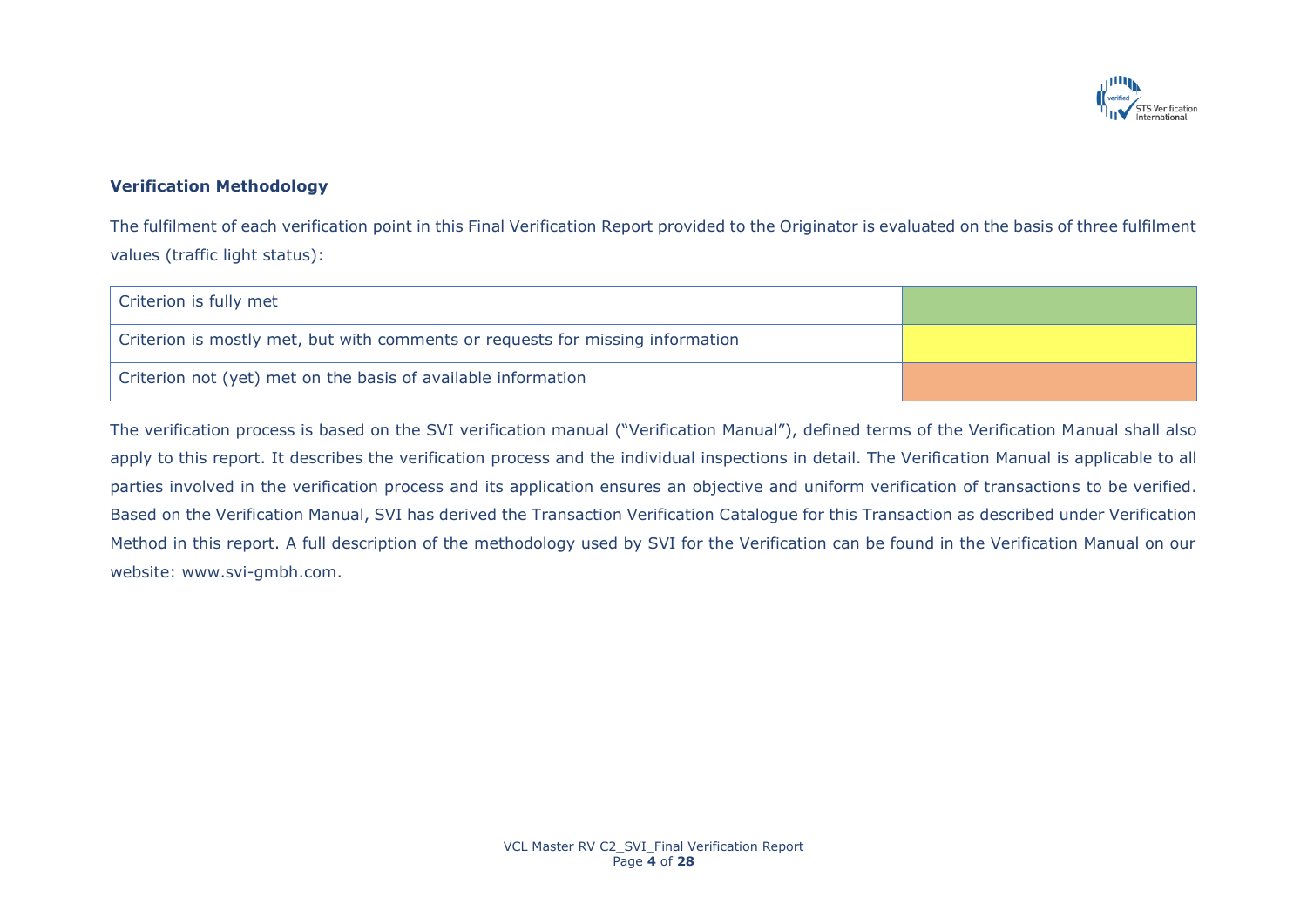

### **Disclaimer of SVI**

SVI grants a registered verification label "verified – STS VERIFICATION INTERNATIONAL" if a securitisation complies with the requirements for simple, transparent and standardised securitisation as set out in Articles 19 to 22 of the Securitisation Regulation ("STS Requirements"). The aim of the Securitisation Regulation is to restart high-quality securitisation markets, and the intention of implementing a framework for simple, transparent and standardised transactions with corresponding STS criteria shall contribute to this. However, it should be noted that the SVI verification does not affect the liability of an originator or special purpose vehicle in respect of their legal obligations under the Securitisation Regulation. Furthermore, the use of verification services from SVI shall not affect the obligations imposed on institutional investors as set out in Article 5 of the Securitisation Regulation. Notwithstanding confirmation by SVI which verifies compliance of a securitisation with the STS Requirements, such verification by SVI does not ensure the compliance of a securitisation with the general requirements of the Securitisation Regulation.

SVI has carried out no other investigations or surveys in respect of the issuer or the notes concerned other than as set out in this Final Verification Report and disclaims any responsibility for monitoring the issuer's continuing compliance with these standards or any other aspect of the issuer's activities or operations. Furthermore, SVI has not provided any form of advisory, audit or equivalent service to the Originator, Issuer or Sponsor.

Investors should therefore not evaluate their investment in notes on the basis of this Final Verification Report.

SVI assumes due performance of the contractual obligation thereunder by each of the parties and the representations made and warranties given in each case by any persons to SVI or in any of the documents are true, not misleading and complete.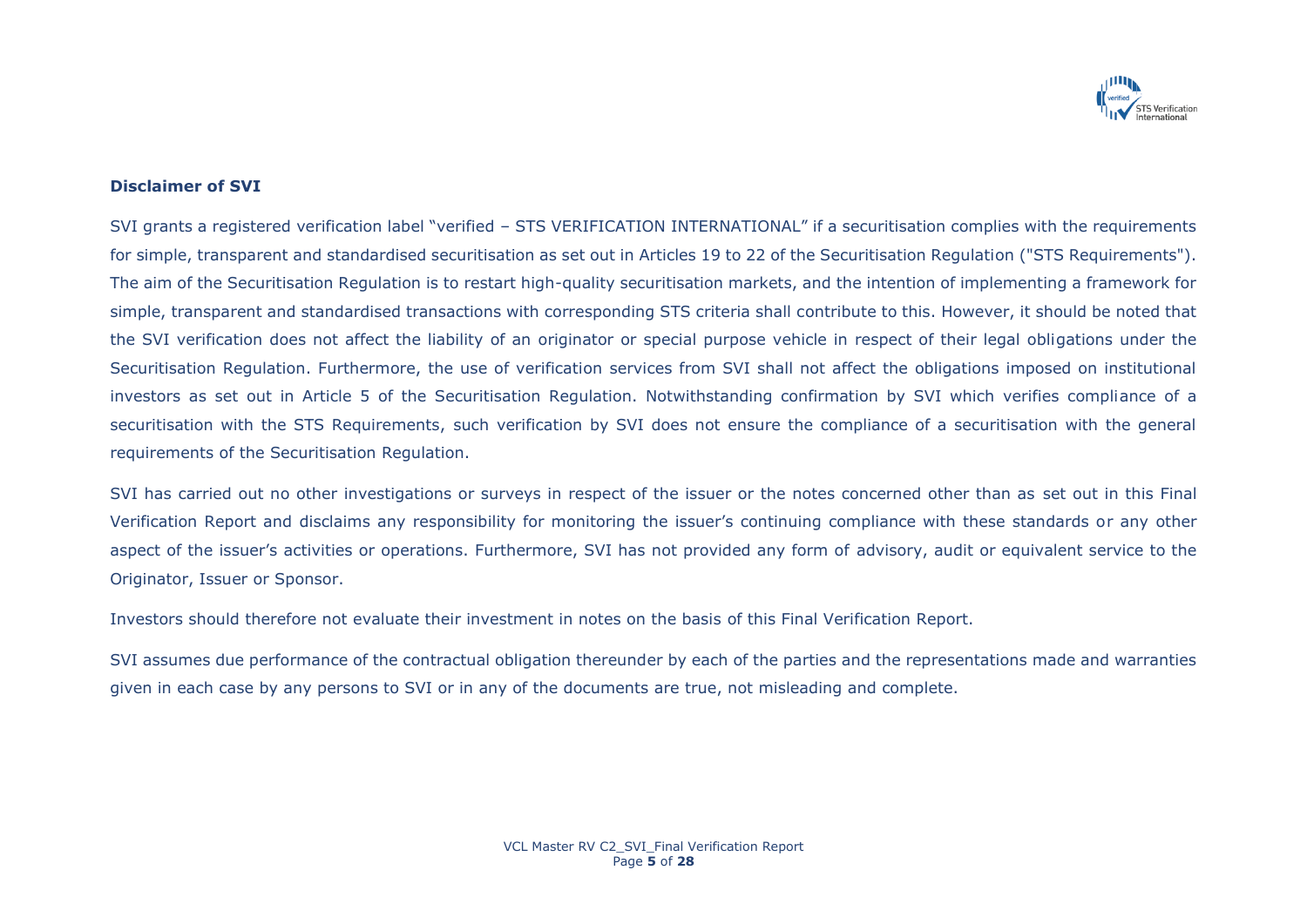

# **LIST OF ABBREVIATIONS/DEFINITIONS**

Note: For any other term used in this Final Verification Report in capital spelling, please refer to the defined terms in the Section "Master Definitions Schedule" in the Base Prospectus.

| <b>ABS</b>                       | <b>Asset-Backed Securities</b>                                                                                                                                                                            |
|----------------------------------|-----------------------------------------------------------------------------------------------------------------------------------------------------------------------------------------------------------|
| AuP                              | Agreed-upon Procedures                                                                                                                                                                                    |
| <b>BaFin</b>                     | Bundesanstalt für Finanzdienstleistungsaufsicht (German Federal Financial Supervisory Authority)                                                                                                          |
| <b>Base Prospectus</b>           | Base Prospectus dated 22 September 2021                                                                                                                                                                   |
| CF-Model                         | Cash Flow-Model                                                                                                                                                                                           |
| Due Diligence                    | Due Diligence Meeting in Braunschweig on 26 February 2019                                                                                                                                                 |
| <b>EBA</b>                       | <b>European Banking Authority</b>                                                                                                                                                                         |
| <b>EBA Guidelines</b>            | Final Report on Guidelines on the STS criteria for non-ABCP securitisation, as published by EBA on 12 December 2018                                                                                       |
| <b>ERPA</b>                      | <b>Expectancy Rights Purchase Agreement</b>                                                                                                                                                               |
| <b>ESA</b>                       | <b>European Supervisory Authorities</b>                                                                                                                                                                   |
| <b>Expectancy Right</b>          | Initial Expectancy Rights and/or the Additional Expectancy Rights to be allocated to VCL Master Residual Value S.A.                                                                                       |
| <b>Expectancy Right Trustee</b>  | Wilmington Trust (London) Limited                                                                                                                                                                         |
| €STR                             | <b>EUR Short-term Rate</b>                                                                                                                                                                                |
| <b>Final Verification Report</b> | Final Verification Report prepared by SVI in respect of the Transaction                                                                                                                                   |
| <b>Issuer</b>                    | VCL Master Residual Value S.A., acting for and on behalf of its Compartment 2                                                                                                                             |
| LO                               | German Legal Opinion                                                                                                                                                                                      |
| <b>MAR</b>                       | Regulation (EU) No 596/2014 of the European Parliament and of the Council of 16 April 2014 on market abuse (market abuse<br>requlation)                                                                   |
| Originator                       | Volkswagen Leasing GmbH                                                                                                                                                                                   |
| Purchased Expectancy Rights      | Purchased Initial Expectancy Rights and/or the Purchased Additional Expectancy Rights                                                                                                                     |
| <b>Q&amp;A Process</b>           | The process established by the ESAs whereby questions can be submitted by market participants and answers received from the<br>ESAs on individual aspects of, among others, the Securitisation Regulation |
| <b>Renewal Date</b>              | 27 September 2021                                                                                                                                                                                         |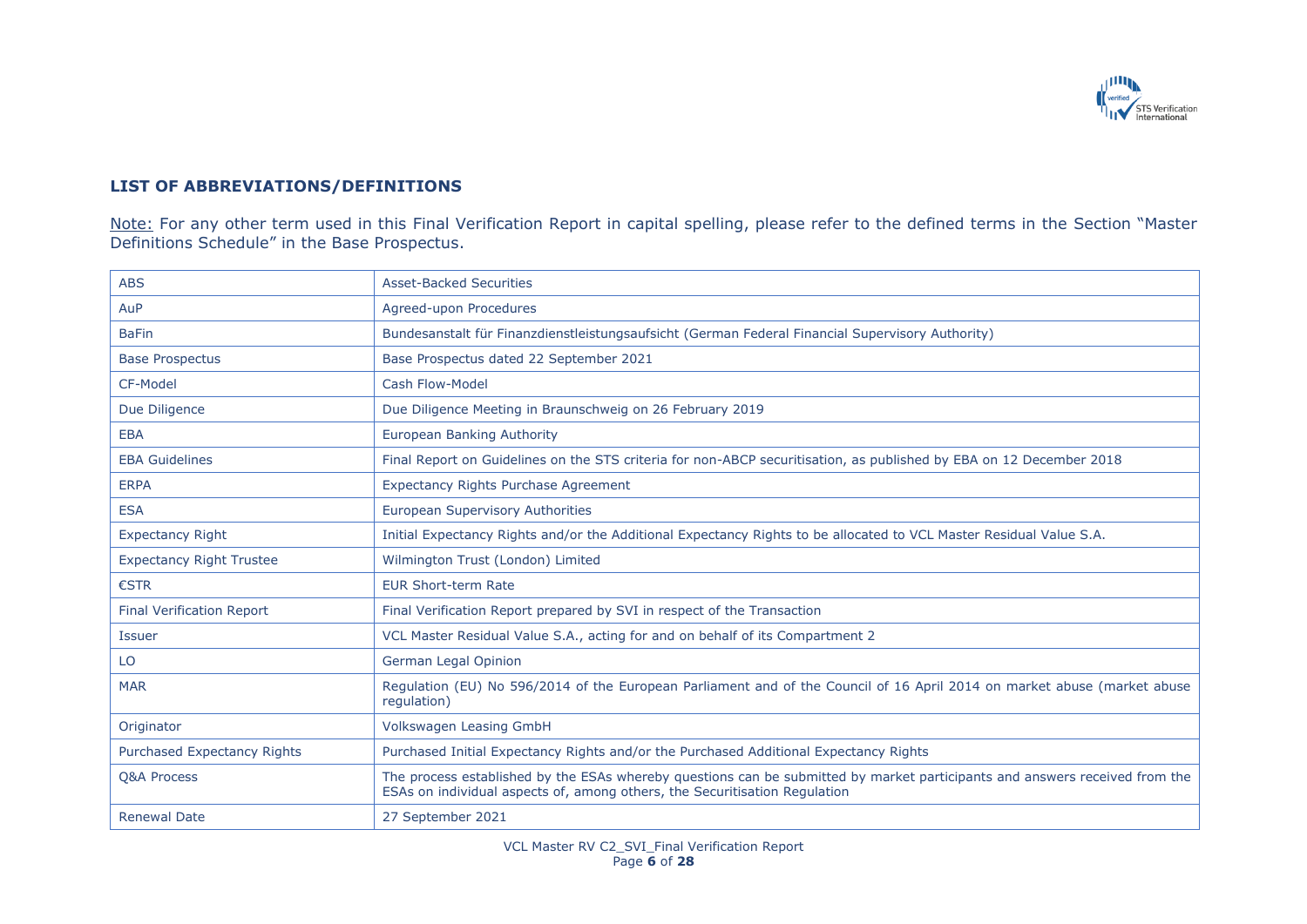

| RTS on Homogeneity        | Commission Delegated Regulation (EU) 2019/1851 dated 28 May 2019 supplementing the Securitisation Regulation with regard<br>to regulatory technical standards on the homogeneity of the underlying exposures in securitisation                                                                                                                                                                                                    |
|---------------------------|-----------------------------------------------------------------------------------------------------------------------------------------------------------------------------------------------------------------------------------------------------------------------------------------------------------------------------------------------------------------------------------------------------------------------------------|
| <b>RV</b>                 | <b>Residual Value</b>                                                                                                                                                                                                                                                                                                                                                                                                             |
| Securitisation Regulation | Regulation (EU) 2017/2402 of the European Parliament and of the Council of 12 December 2017 laying down a general framework<br>for securitisation and creating a specific framework for simple, transparent and standardised securitisation, and amending<br>Directives 2009/65/EC, 2009/138/EC and 2011/61/EU and Regulations (EC) No 1060/2009 and (EU) No 648/2012, as amended<br>by Regulation (EU) 2021/557 of 31 March 2021 |
| <b>Seller</b>             | Volkswagen Leasing GmbH                                                                                                                                                                                                                                                                                                                                                                                                           |
| Servicer                  | Volkswagen Leasing GmbH                                                                                                                                                                                                                                                                                                                                                                                                           |
| <b>SPV</b>                | Special Purpose Vehicle                                                                                                                                                                                                                                                                                                                                                                                                           |
| <b>Transaction</b>        | The securitisation of Expectancy Rights and Final Payment Receivables involving VCL Master RV C2 as Issuer                                                                                                                                                                                                                                                                                                                        |
| <b>VCL Master C1</b>      | VCL Master S.A., acting for and on behalf of its Compartment 1                                                                                                                                                                                                                                                                                                                                                                    |
| <b>VCL Master RV C2</b>   | VCL Master Residual Value S.A., acting for and on behalf of its Compartment 2                                                                                                                                                                                                                                                                                                                                                     |
| <b>VWFS</b>               | Volkswagen Financial Services AG                                                                                                                                                                                                                                                                                                                                                                                                  |
| <b>VWL</b>                | Volkswagen Leasing GmbH                                                                                                                                                                                                                                                                                                                                                                                                           |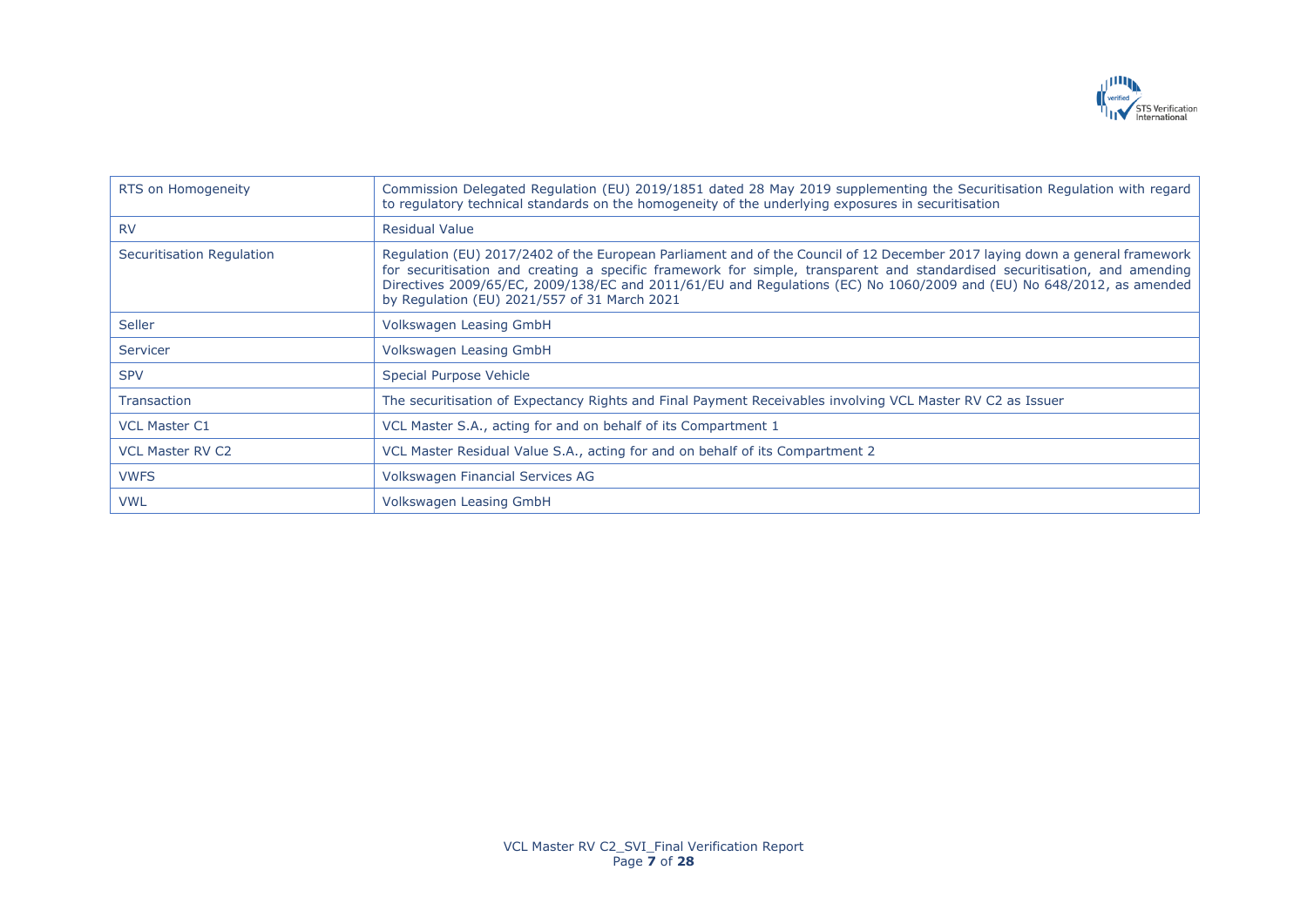

| #  | <b>Criterion Article 20 (1)</b>                                                                                                    | <b>Verification Report</b>                                                                                                                                                                                                                                                                                                                                                                                                                                                                                                                                                                                                                                                                                                                                                                                                                                                                                                                                                                                                                                 |
|----|------------------------------------------------------------------------------------------------------------------------------------|------------------------------------------------------------------------------------------------------------------------------------------------------------------------------------------------------------------------------------------------------------------------------------------------------------------------------------------------------------------------------------------------------------------------------------------------------------------------------------------------------------------------------------------------------------------------------------------------------------------------------------------------------------------------------------------------------------------------------------------------------------------------------------------------------------------------------------------------------------------------------------------------------------------------------------------------------------------------------------------------------------------------------------------------------------|
| -1 | Assignment or transfer of<br>ownership of the risk positions<br>takes place by means of a true<br>sale and is legally enforceable. | Verification Method: Legal (Legal opinion) / Due Diligence (Prospectus)                                                                                                                                                                                                                                                                                                                                                                                                                                                                                                                                                                                                                                                                                                                                                                                                                                                                                                                                                                                    |
|    |                                                                                                                                    | Under the Transaction structure, the residual value in the Leased Vehicles is securitised through the sale of Expectancy Rights<br>("Anwartschaftsrechte") from the Seller/lessor (VWL) to the Issuer (VCL Master RV C2). The Expectancy Right converts<br>automatically at the end of the Lease Contract, i.e. once all lease instalments (which are securitised through other SPVs such as<br>VCL Master C1 or VCL term ABS transactions) have been paid to VCL Master C1/other VCL SPVs into full ownership of the Leased<br>Vehicle. At that point of time, the Issuer becomes, by operation of law, owner of the Leased Vehicle and is entitled to the Final<br>Payment Receivable related to the Expectancy Right which represents the contractual RV of the Leased Vehicle.<br>The Legal Opinion confirms the transfer of title to the underlying exposure to the Issuer through a true sale both with respect to<br>the assignment and transfer of the Final Payment Receivables and the Expectancy Rights and with respect to the transfer of the |
|    |                                                                                                                                    | Expectancy Rights Related Collateral. Furthermore, the transfer of legal title to a Leased Vehicle to VCL Master C1 under the<br>relevant receivables purchase agreement results in the creation of a valid, binding and enforceable Expectancy Right for the<br>Seller.                                                                                                                                                                                                                                                                                                                                                                                                                                                                                                                                                                                                                                                                                                                                                                                   |
|    |                                                                                                                                    | The Legal Opinion confirms the legal enforceability of the true sale, assignment or transfer against the Seller and third parties<br>with respect to the valid, legally binding and enforceable rights and obligations of the parties to the Transaction documents, with<br>respect to the transfer and assignment of the Final Payment Receivables, the Expectancy Rights, the Expectancy Rights Related<br>Collateral and the Leased Vehicles, with respect to the transfer and assignment of the Collateral Rights and with respect to the<br>pledges under the Trust Agreement (all subject to customary qualifications).                                                                                                                                                                                                                                                                                                                                                                                                                              |
|    |                                                                                                                                    | The Legal Opinion confirms that there are no increased risks with regard to claw-back and re-characterisation.                                                                                                                                                                                                                                                                                                                                                                                                                                                                                                                                                                                                                                                                                                                                                                                                                                                                                                                                             |
|    |                                                                                                                                    | The Legal Opinion does not cover the review of the Lease Contracts. However, the ERPA contains in section 6.1 ff representations<br>and warranties by VWL as of the Initial and any Additional Cut-Off Date concerning the legally valid, binding and enforceable<br>nature of the Purchased Lease Receivables against the respective Lessee, their assignability and the compliance of the Lease<br>Contracts (which term includes by definition the general terms and conditions) with applicable consumer financing laws.<br>Furthermore, the Lease Contracts are governed by German law.                                                                                                                                                                                                                                                                                                                                                                                                                                                               |

|  | $\mid$ # $\mid$ Criterion Article 20 (1) | <b>Verification Report</b>                                                                                                                                            |
|--|------------------------------------------|-----------------------------------------------------------------------------------------------------------------------------------------------------------------------|
|  | Requirements for the external            | Verification Method: Legal (Legal opinion) / Due Diligence                                                                                                            |
|  | legal opinion                            | The Legal Opinion is provided by Hogan Lovells International LLP, a well-known internationally operating law firm with good<br>expertise in the securitisation field. |
|  |                                          | The LO has been made available to SVI as third-party verification agent and to competent supervisory authorities.                                                     |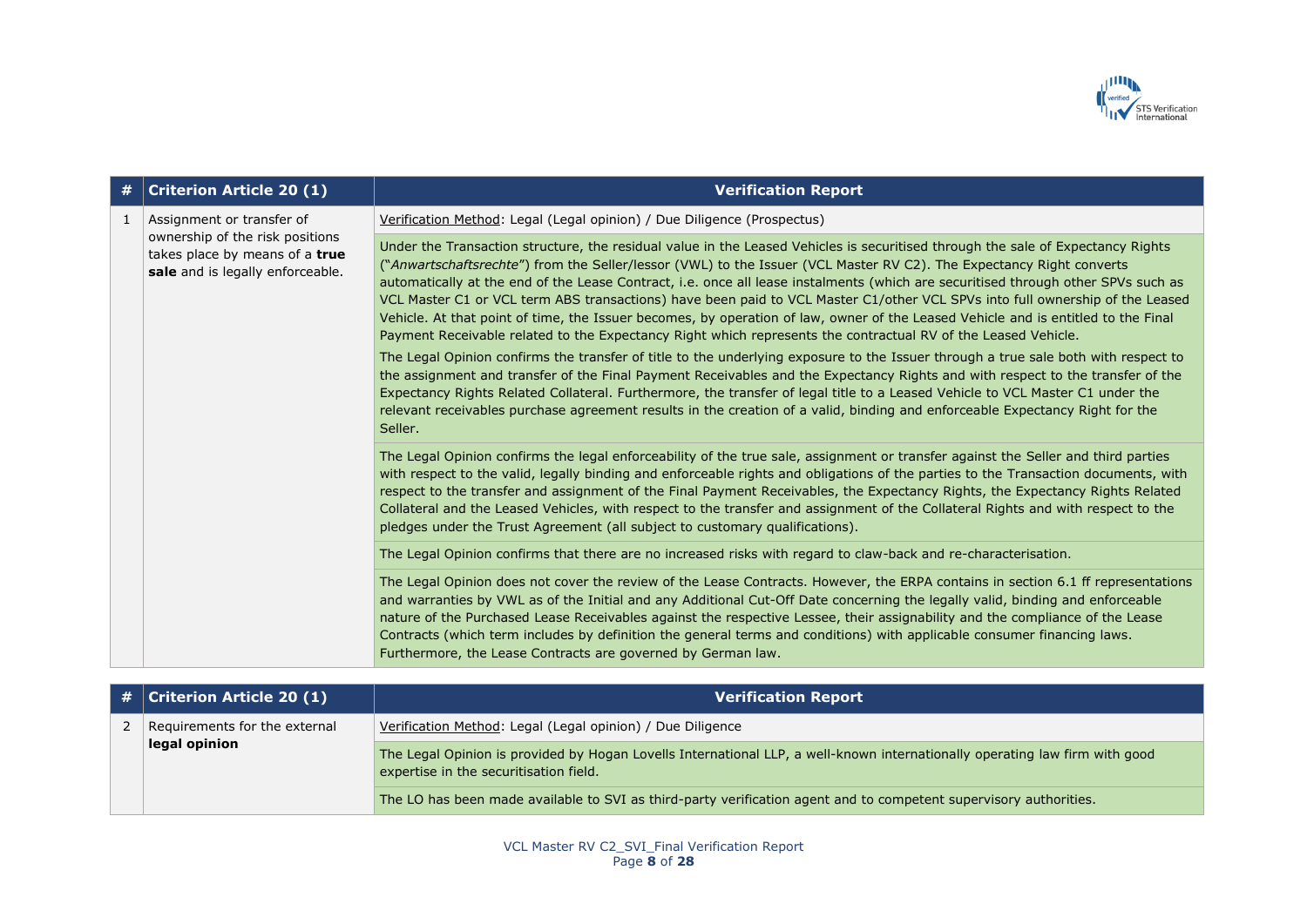

|  | #   Criterion Article 20 (2)                                                                                                              | <b>Verification Report</b>                                                                                                                                                                                                                                                                                                                                                                                                                                                                                                                                                                                                                                                                                                                                                                                                                                                                                                                                                                  |
|--|-------------------------------------------------------------------------------------------------------------------------------------------|---------------------------------------------------------------------------------------------------------------------------------------------------------------------------------------------------------------------------------------------------------------------------------------------------------------------------------------------------------------------------------------------------------------------------------------------------------------------------------------------------------------------------------------------------------------------------------------------------------------------------------------------------------------------------------------------------------------------------------------------------------------------------------------------------------------------------------------------------------------------------------------------------------------------------------------------------------------------------------------------|
|  | Specification of increased claw-                                                                                                          | Verification Method: Legal (Legal opinion)                                                                                                                                                                                                                                                                                                                                                                                                                                                                                                                                                                                                                                                                                                                                                                                                                                                                                                                                                  |
|  | <b>back risks:</b> Are there any<br>provisions in the respective<br>national insolvency law, which<br>could render the transfer voidable? | Other than as provided by applicable German insolvency laws in case of fraudulent, unfair prejudicial or improperly favourable<br>transfers there are no such increased risks. Such laws are considered non-increased claw-back risks under No. 4 of the Catalogue<br>(Art. 20 (3) of the Securitisation Regulation).                                                                                                                                                                                                                                                                                                                                                                                                                                                                                                                                                                                                                                                                       |
|  |                                                                                                                                           | Under applicable German insolvency law in respect of a transfer within certain time periods prior to and after the filing of<br>insolvency proceedings the SPV must demonstrate that it had no knowledge of the seller's insolvency.                                                                                                                                                                                                                                                                                                                                                                                                                                                                                                                                                                                                                                                                                                                                                        |
|  |                                                                                                                                           | However, Section 6.4 (d) of the ERPA provides for a warranty by the Seller as of the Initial Cut-Off Date, the Closing Date, any<br>Additional Cut-Off Date and any Additional Purchase Date to the effect that no Insolvency Event with respect to itself has occurred<br>or will occur as a consequence of its entering into the Transaction Documents and effecting the sale of the Expectancy Rights and<br>Final Payment Receivables thereunder. It is also provided in the ERPA (Section 4.1 and Schedule 2) that the Seller has to provide<br>a solvency certificate to the Issuer prior to each Additional Purchase Date. The statement and repetition of such warranty as of<br>the Initial Cut-Off Date and the Closing Date and each Additional Cut-Off Date and Additional Purchase as well as the receipt of a<br>solvency certificate in connection with each Additional Purchase Date may be used by the SPV to demonstrate its non-knowledge<br>of the Seller's insolvency. |

|                | $\#$ Criterion Article 20 (3)                                                                                                                                                                                               | <b>Verification Report</b>                                                                                         |
|----------------|-----------------------------------------------------------------------------------------------------------------------------------------------------------------------------------------------------------------------------|--------------------------------------------------------------------------------------------------------------------|
| $\overline{4}$ | Specification of non-increased                                                                                                                                                                                              | Verification Method: Legal (Legal opinion)                                                                         |
|                | claw-back risks: National<br>insolvency laws are harmless, as<br>they provide for the possibility<br>of reassignment in other unfair<br>ways in the event of fraud,<br>damage to creditors or favouring<br>other creditors. | Applicable German insolvency laws are considered not to represent any severe claw-back risks (see above under #3). |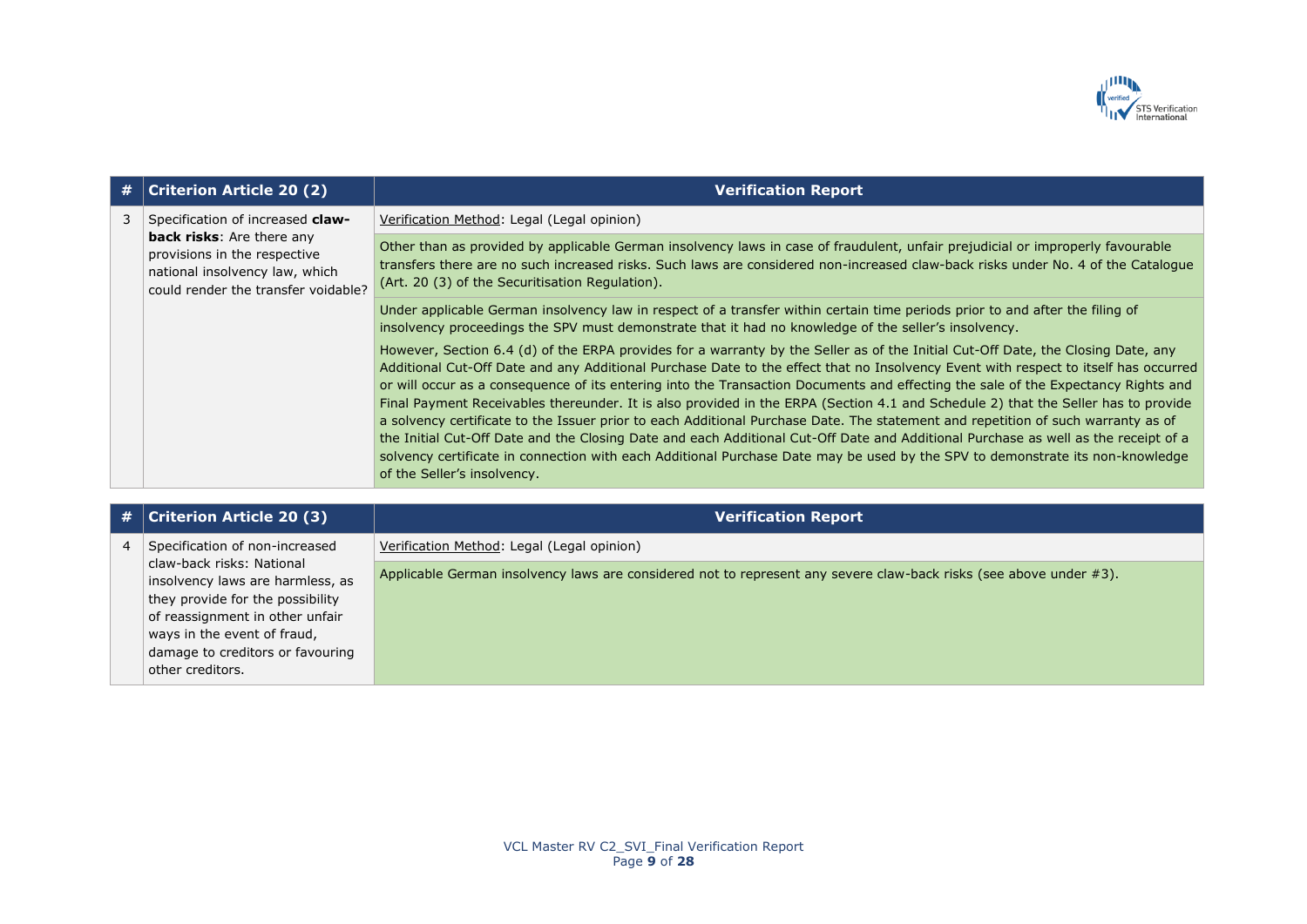

| # | <b>Criterion Article 20 (4)</b>                                                                                                                                       | <b>Verification Report</b>                                                                                                                                                                                                                                                                                                                                                                                                                                                                                                                                                                                                                                                                             |
|---|-----------------------------------------------------------------------------------------------------------------------------------------------------------------------|--------------------------------------------------------------------------------------------------------------------------------------------------------------------------------------------------------------------------------------------------------------------------------------------------------------------------------------------------------------------------------------------------------------------------------------------------------------------------------------------------------------------------------------------------------------------------------------------------------------------------------------------------------------------------------------------------------|
| 5 | If the sale and transfer is not<br>taking place directly between the<br>seller and the SPV but<br>intermediate sales take place, is<br>the true sale still fulfilled? | Verification Method: Legal (Legal opinion, Receivable purchase agreement)                                                                                                                                                                                                                                                                                                                                                                                                                                                                                                                                                                                                                              |
|   |                                                                                                                                                                       | Under the transaction structure used by VCL Master RV C2, the sale and transfer take place directly between the Seller (who is<br>the original lessor) and the Issuer, i.e. without any intermediate sale taking place.                                                                                                                                                                                                                                                                                                                                                                                                                                                                                |
|   |                                                                                                                                                                       |                                                                                                                                                                                                                                                                                                                                                                                                                                                                                                                                                                                                                                                                                                        |
| # | <b>Criterion Article 20 (5)</b>                                                                                                                                       | <b>Verification Report</b>                                                                                                                                                                                                                                                                                                                                                                                                                                                                                                                                                                                                                                                                             |
| 6 | If the transfer of receivables                                                                                                                                        | Verification Method: Legal (Legal opinion, Receivable purchase agreement)                                                                                                                                                                                                                                                                                                                                                                                                                                                                                                                                                                                                                              |
|   | takes place at a later stage, are<br>the trigger events in relation to<br>the seller's credit quality standing<br>sufficiently defined?                               | The transfer of the Expectancy Rights and the Final Payment Receivables has occurred since the Initial Closing Date<br>25 November 2015 and on an ongoing basis due to the revolving character of the Transaction until the Renewal Date of the<br>Transaction (27 September 2021). Within the Revolving Period (please also refer to the criteria ##8, 17 and 32) the transfer of<br>Additional Expectancy Rights and Final Payment Receivables will occur on each Additional Purchase Date. In summary, it can be<br>stated that the receivables have been transferred and will be transferred on each Additional Purchase Date. There will be no other<br>transfer of receivables at a later stage. |
|   |                                                                                                                                                                       |                                                                                                                                                                                                                                                                                                                                                                                                                                                                                                                                                                                                                                                                                                        |
| # | <b>Criterion Article 20 (6)</b>                                                                                                                                       | <b>Verification Report</b>                                                                                                                                                                                                                                                                                                                                                                                                                                                                                                                                                                                                                                                                             |
| 7 | <b>Representations and</b>                                                                                                                                            | Verification Method: Legal (Receivable purchase agreement)                                                                                                                                                                                                                                                                                                                                                                                                                                                                                                                                                                                                                                             |
|   | warranties of the seller with<br>regard to the legal condition of the<br>underlying exposures                                                                         | The Seller (who is the original lessor) warrants that the underlying Expectancy Rights and Final Payment Receivables are legal,<br>valid, binding and enforceable contractual obligations of the relevant lessee, see section "DESCRIPTION OF THE PORTFOLIO",<br>subsection "Warranties and Guarantees in relation to the Sale of the Purchased Expectancy Rights and Final Payment Receivables"<br>of the Base Prospectus.                                                                                                                                                                                                                                                                            |
|   |                                                                                                                                                                       |                                                                                                                                                                                                                                                                                                                                                                                                                                                                                                                                                                                                                                                                                                        |
|   |                                                                                                                                                                       |                                                                                                                                                                                                                                                                                                                                                                                                                                                                                                                                                                                                                                                                                                        |
| # | <b>Criterion Article 20 (7)</b>                                                                                                                                       | <b>Verification Report</b>                                                                                                                                                                                                                                                                                                                                                                                                                                                                                                                                                                                                                                                                             |
| 8 | Clear selection criteria ('eligibility                                                                                                                                | Verification Method: Legal (Receivable purchase agreement)                                                                                                                                                                                                                                                                                                                                                                                                                                                                                                                                                                                                                                             |
|   | criteria') and no active portfolio<br>management (I / III)                                                                                                            | The underlying exposures transferred from the seller to the SPV / Compartment 2 are selected according to predetermined, clear<br>and documented eligibility criteria, see section "DESCRIPTION OF THE PORTFOLIO", subsection "Warranties and Guarantees in<br>relation to the Sale of the Purchased Expectancy Rights and Final Payment Receivables" of the Base Prospectus.                                                                                                                                                                                                                                                                                                                          |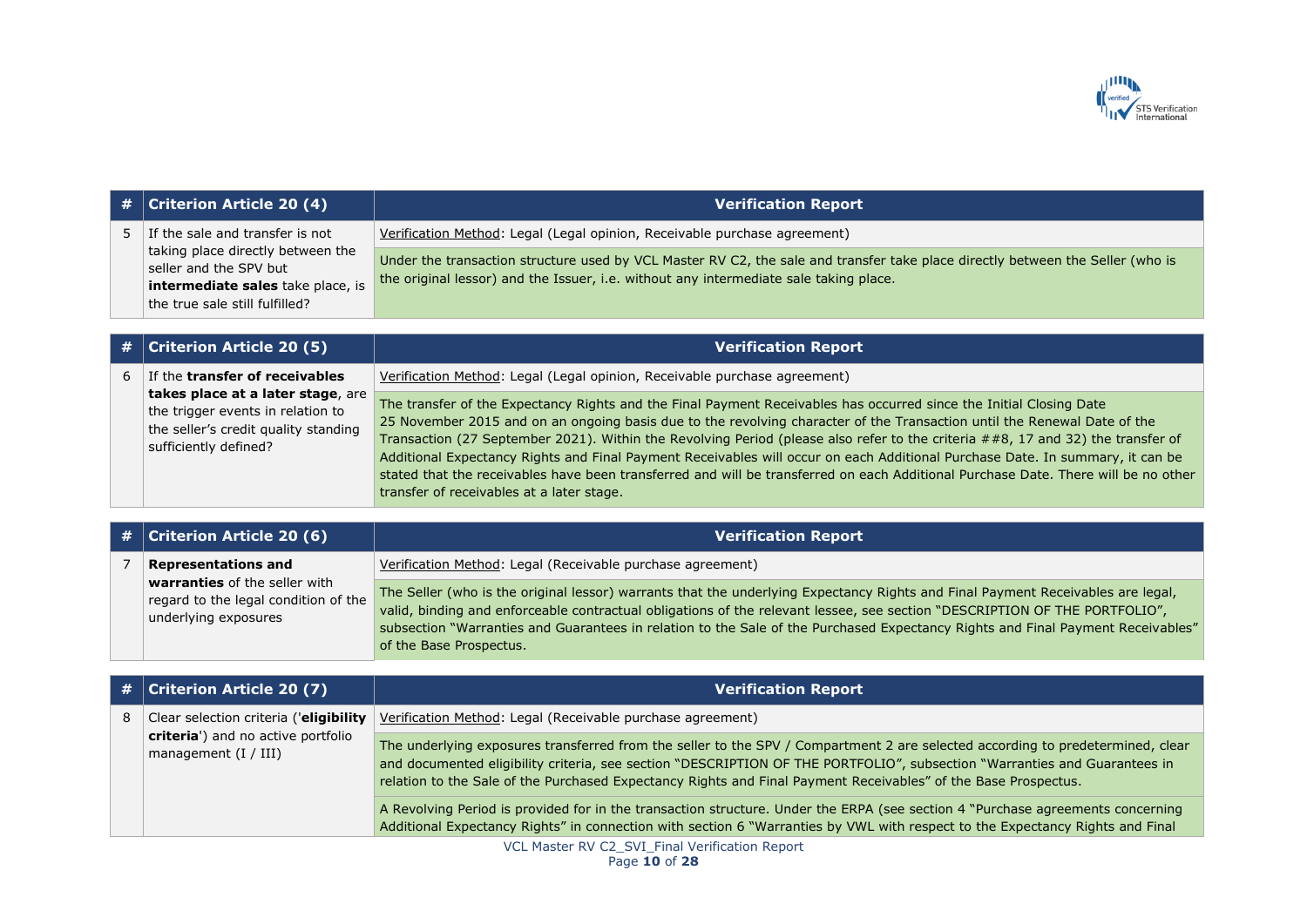

| Payment Receivables" of the ERPA), the Originator may offer to sell Additional Expectancy Rights and the related Additional Final |
|-----------------------------------------------------------------------------------------------------------------------------------|
| Payment Receivables to the Issuer on each Additional Purchase Date during the Revolving Period provided that certain pre-         |
| defined conditions precedent (which include the non-occurrence of a Series Revolving Period Expiration Date or an Early           |
| Amortisation Event on each Additional Purchase Date) are met. Under clause 6 of the ERPA, the Originator warrants and             |
| guarantees that, with respect to the Additional Expectancy Rights and the related Additional Final Payment Receivables, the       |
| selection criteria are met on each Cut-Off Date (Initial Cut-Off date and on each Additional Cut-Off Date). As a consequence,     |
| consistent selection criteria apply to both the Purchased Initial Expectancy Rights and the related Final Payment Receivables     |
| purchased by the Issuer on the Original Closing Date and the Additional Expectancy Rights and the related Final Payment           |
| Receivables purchased by the issuer on each subsequent Additional Purchase Date.                                                  |
|                                                                                                                                   |
| As a result of the above, the criterion "no active portfolio management" is fulfilled.                                            |

| #  | <b>Criterion Article 20 (7)</b>                                                            | <b>Verification Report</b>                                                                                                                                                                                                                                                                                                  |
|----|--------------------------------------------------------------------------------------------|-----------------------------------------------------------------------------------------------------------------------------------------------------------------------------------------------------------------------------------------------------------------------------------------------------------------------------|
| 9  | Clear selection criteria ('eligibility                                                     | Verification Method: Due Diligence                                                                                                                                                                                                                                                                                          |
|    | criteria') and no active portfolio<br>management (II / III)                                | The underlying exposures in the pool are selected based on a well-established, random selection process.                                                                                                                                                                                                                    |
|    |                                                                                            | In case an underlying exposure should turn out to be not eligible and the interests of the Issuer or noteholders are materially and<br>adversely affected, VWL has the obligation to either remedy the matter or repurchase the underlying exposure, see clause 6.6 of<br>the ERPA.                                         |
|    |                                                                                            |                                                                                                                                                                                                                                                                                                                             |
| #  | <b>Criterion Article 20 (7)</b>                                                            | <b>Verification Report</b>                                                                                                                                                                                                                                                                                                  |
| 10 | Clear selection criteria ('eligibility                                                     | Verification Method: Data (AuP Report)                                                                                                                                                                                                                                                                                      |
|    | criteria') and no active portfolio<br>management $(III / III)$                             | The asset audit, whereby the audit company performs certain Agreed-upon Procedures with respect to the compliance of the<br>underlying exposures in a randomly selected sample, covers the key selection criteria specified for the Transaction. Please also<br>refer to #39 for a summary of the scope of the asset audit. |
|    |                                                                                            |                                                                                                                                                                                                                                                                                                                             |
| #  | <b>Criterion Article 20 (8)</b>                                                            | <b>Verification Report</b>                                                                                                                                                                                                                                                                                                  |
| 11 | Securitisation of a <b>homogeneous</b><br>portfolio in terms of asset classes<br>(I / III) | Verification Method: Legal (Transaction documents)                                                                                                                                                                                                                                                                          |
|    |                                                                                            | The underlying exposures fall into the asset type according to Art. 1 (a) (v) of the RTS on Homogeneity (i.e. auto loans and<br>leases).                                                                                                                                                                                    |

The Seller has chosen the homogeneity factor according to Art. 2 (4) (b) of the RTS on Homogeneity, i.e. jurisdiction, whereby the pool shall consist of underlying exposures relating to obligors with residence in one jurisdiction (Germany) only, see section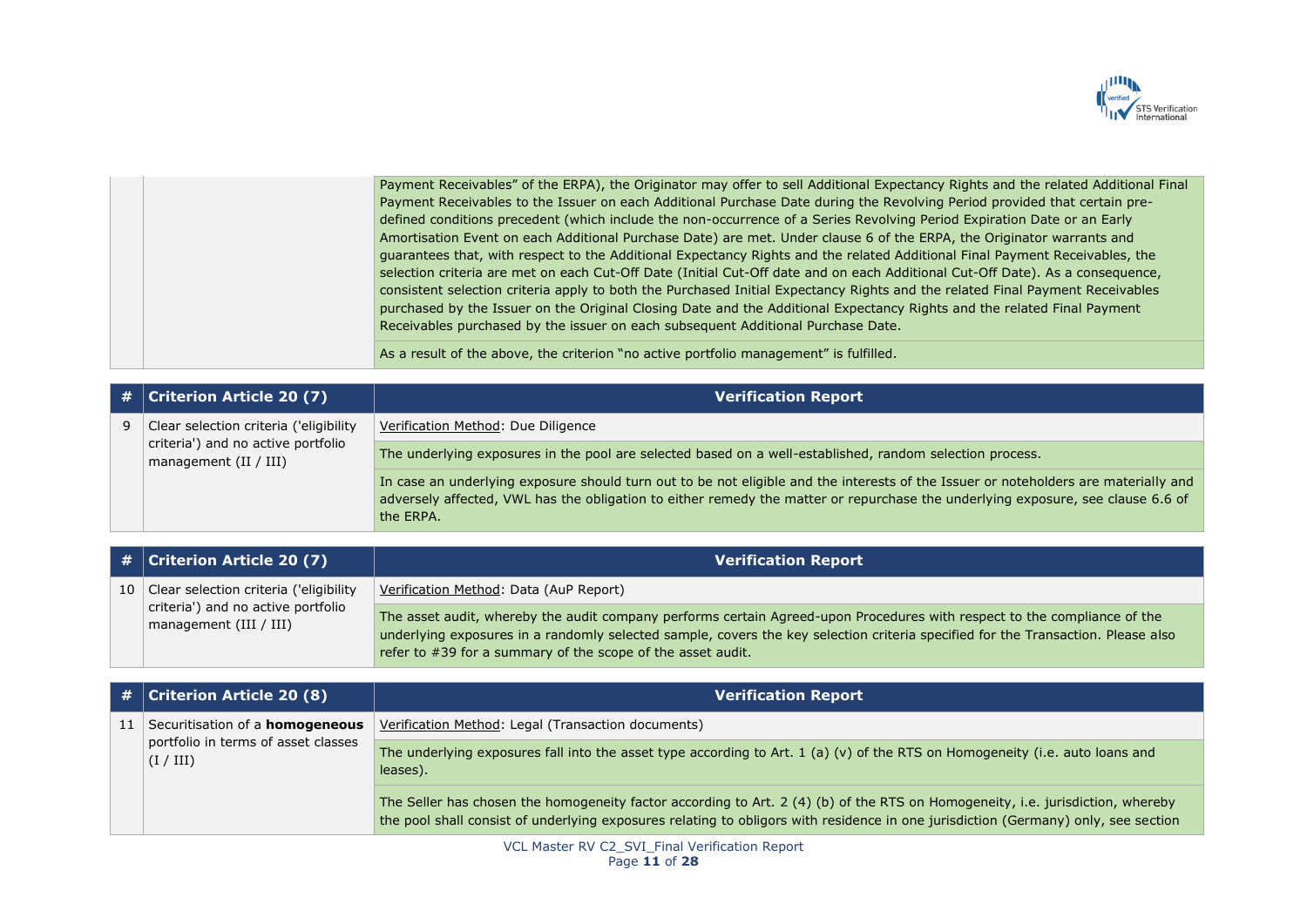

| NESCRIPTION OF THE PORTFOLIO", subsection "Warranties and Guarantees in relation to the Sale of the Purchased Expectancy " |
|----------------------------------------------------------------------------------------------------------------------------|
| Rights and Final Payment Receivables", item (m) of the Base Prospectus.                                                    |
| The requirement of lessees being resident in Germany is part of the selection criteria.                                    |

|    | $\#$   Criterion Article 20 (8)                                                      | <b>Verification Report</b>                                                                                                                                                                                                                                                                                                                                                  |
|----|--------------------------------------------------------------------------------------|-----------------------------------------------------------------------------------------------------------------------------------------------------------------------------------------------------------------------------------------------------------------------------------------------------------------------------------------------------------------------------|
| 12 | Securitisation of a homogeneous<br>portfolio in terms of asset classes<br>(II / III) | Verification Method: Due Diligence (Underwriting and Servicing Policy)                                                                                                                                                                                                                                                                                                      |
|    |                                                                                      | The underlying exposures have been originated in accordance with consistent underwriting standards, as presented in the Due<br>Diligence and further described in #17. No distinction is made between securitised and non-securitised receivables. The<br>consistency of the underwriting standards also covers the methodology of RV setting developed and applied by VWL. |
|    |                                                                                      | The processes assure that only lessees resident in Germany are originated according to the underwriting policy.                                                                                                                                                                                                                                                             |

|  | $\#$ Criterion Article 20 (8)                                                            | <b>Verification Report</b>                                                                                                                                                                                                                                                                                                                                                                                                                                |
|--|------------------------------------------------------------------------------------------|-----------------------------------------------------------------------------------------------------------------------------------------------------------------------------------------------------------------------------------------------------------------------------------------------------------------------------------------------------------------------------------------------------------------------------------------------------------|
|  | 13 Securitisation of a homogeneous<br>portfolio in terms of asset classes<br>(III / III) | Verification Method: Data (AuP Report)                                                                                                                                                                                                                                                                                                                                                                                                                    |
|  |                                                                                          | Additionally, the homogeneity factor "residence in Germany" is part of the Eligibility Criteria Verification, (selection criteria 6.1<br>(m) of the ERPA), whereby the lease contracts relating to the Purchased Lease Receivables which related to the Purchased<br>Expectancy Rights have been entered into exclusively with lessees which have their registered office (for corporate entities) or<br>place of residency (for individuals) in Germany. |

|    | $\#$ Criterion Article 20 (8)                                    | <b>Verification Report</b>                                                                                                                                                                                                                                                                                                                                                                                                                                                                                                                                              |
|----|------------------------------------------------------------------|-------------------------------------------------------------------------------------------------------------------------------------------------------------------------------------------------------------------------------------------------------------------------------------------------------------------------------------------------------------------------------------------------------------------------------------------------------------------------------------------------------------------------------------------------------------------------|
| 14 | The underlying exposures contain                                 | Verification Method: Legal (Legal opinion) / Due Diligence                                                                                                                                                                                                                                                                                                                                                                                                                                                                                                              |
|    | obligations that are<br>contractually binding and<br>enforceable | Clause 6.1 (a) of the ERPA contains warranties by the Seller as to the legally valid, binding and enforceable nature of the<br>Purchased Lease Receivables related to the Purchased Expectancy Rights. Please also refer to #1. The Seller further warrants that<br>it may dispose the Purchased Expectancy Rights and the Purchased Final Payment Receivables free from rights of third parties<br>and that the Purchased Expectancy Rights and the Purchased Final Payment Receivables have been legally validly created, see<br>clauses 6.1 (e) and (g) of the ERPA. |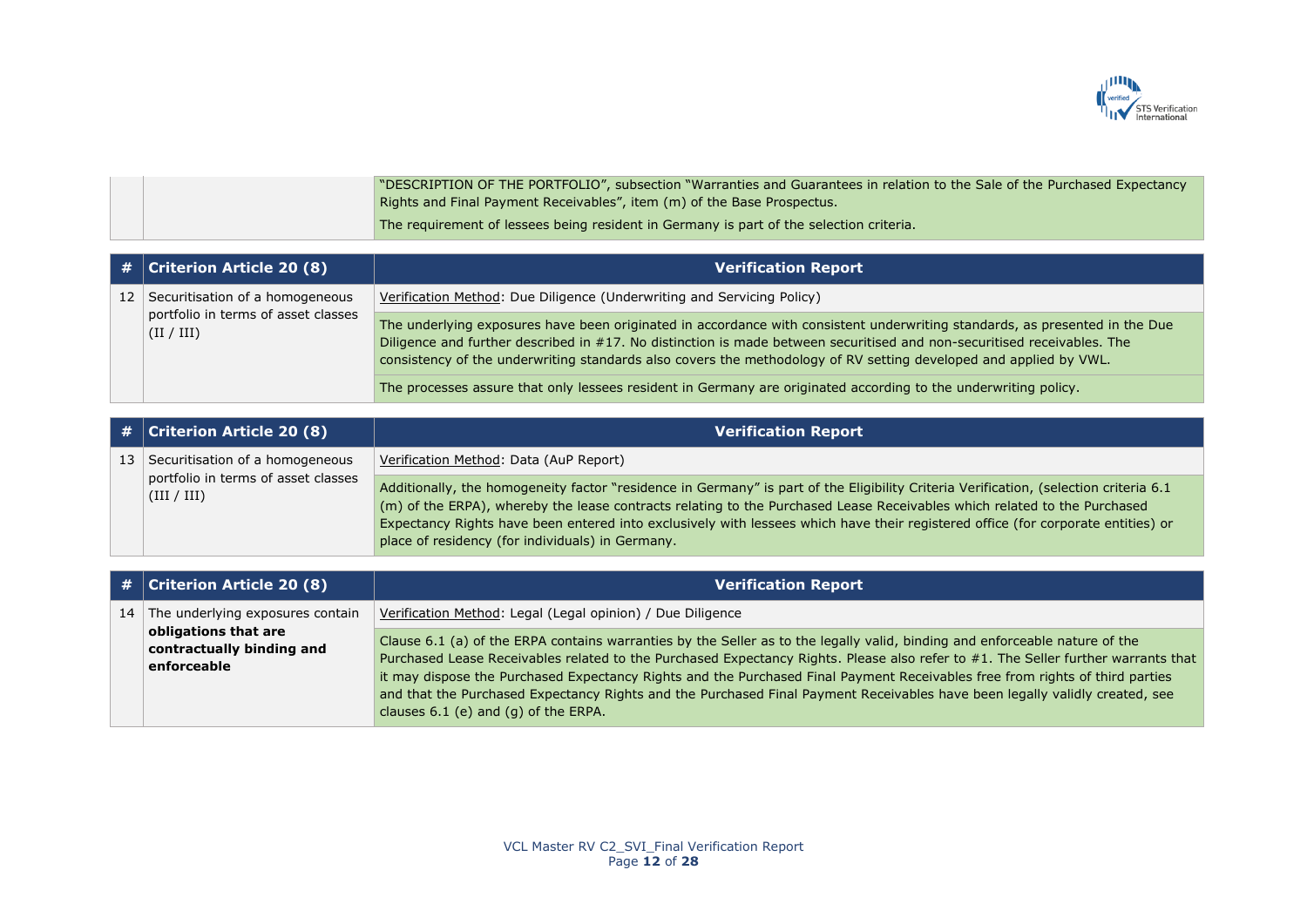

| #  | <b>Criterion Article 20 (8)</b>                                                                                                                           | <b>Verification Report</b>                                                                                                                                                                                                                                                                                                                                                                                                                                                                                                                                                                                                                                                                                                                                                                                                                                                                                                                                                                                                                                                                                                                                                                                                                                   |
|----|-----------------------------------------------------------------------------------------------------------------------------------------------------------|--------------------------------------------------------------------------------------------------------------------------------------------------------------------------------------------------------------------------------------------------------------------------------------------------------------------------------------------------------------------------------------------------------------------------------------------------------------------------------------------------------------------------------------------------------------------------------------------------------------------------------------------------------------------------------------------------------------------------------------------------------------------------------------------------------------------------------------------------------------------------------------------------------------------------------------------------------------------------------------------------------------------------------------------------------------------------------------------------------------------------------------------------------------------------------------------------------------------------------------------------------------|
| 15 | The underlying exposures have<br>defined periodic payment<br>streams and do not include<br>transferable securities other<br>than unlisted corporate bonds | Verification Method: Legal (Legal opinion, Transaction documents) / Due Diligence / Data (AuP Report)                                                                                                                                                                                                                                                                                                                                                                                                                                                                                                                                                                                                                                                                                                                                                                                                                                                                                                                                                                                                                                                                                                                                                        |
|    |                                                                                                                                                           | In this Transaction, the pool of underlying exposures contains exposures of a single asset type being Expectancy Rights and<br>related Final Payment Receivables.<br>As presented in the Due Diligence, all underlying exposures have been originated under a consistent residual value risk strategy,<br>and the servicing including monitoring and collections processes are managed in a well organised and consistent way. This<br>facilitates cash flow projections and the deriving of statistically reliable assumptions based on the portfolio information as<br>provided in the Base Prospectus, see section DESCRIPTION OF THE PORTFOLIO.<br>According to the AuP Report, the underlying lease contracts relating to the Purchased Lease Receivables which related to the<br>Purchased Expectancy Rights have a monthly payment frequency.<br>The underlying exposures represent the residual value portion of the lease contracts with a highly granular portfolio with stable<br>cash flow characteristics and an amortisation profile with monthly due dates on a portfolio level (see section "DESCRIPTION OF<br>THE PORTFOLIO" in the Base Prospectus). The underlying exposures also rely on the sale of the leased vehicle, but only to the |
|    |                                                                                                                                                           | extent that the Originator does not fulfil its obligations to repurchase the Leased Vehicle, see section 2 (Repurchase of Leased<br>Vehicles) of the Repurchase Agreement.                                                                                                                                                                                                                                                                                                                                                                                                                                                                                                                                                                                                                                                                                                                                                                                                                                                                                                                                                                                                                                                                                   |
|    |                                                                                                                                                           | The eligibility criteria restrict the underlying exposures to Expectancy Rights and Final Payment Receivables related to the lease<br>contracts, thereby eliminating any transferable security from the portfolio. The compliance of the provisional pool with the<br>eligibility criteria has been verified through the Eligibility Criteria Verification (see #39).                                                                                                                                                                                                                                                                                                                                                                                                                                                                                                                                                                                                                                                                                                                                                                                                                                                                                        |
|    |                                                                                                                                                           |                                                                                                                                                                                                                                                                                                                                                                                                                                                                                                                                                                                                                                                                                                                                                                                                                                                                                                                                                                                                                                                                                                                                                                                                                                                              |
| #  | <b>Criterion Article 20 (9)</b>                                                                                                                           | <b>Verification Report</b>                                                                                                                                                                                                                                                                                                                                                                                                                                                                                                                                                                                                                                                                                                                                                                                                                                                                                                                                                                                                                                                                                                                                                                                                                                   |
| 16 | Are there any securitisation                                                                                                                              | Verification Method: Legal (transaction documents) / Due Diligence / Data (AuP Report)                                                                                                                                                                                                                                                                                                                                                                                                                                                                                                                                                                                                                                                                                                                                                                                                                                                                                                                                                                                                                                                                                                                                                                       |
|    | <b>positions</b> in the portfolio?                                                                                                                        | The eligibility criteria restrict the underlying exposures to Expectancy Rights and Final Payment Receivables, thereby assuring that                                                                                                                                                                                                                                                                                                                                                                                                                                                                                                                                                                                                                                                                                                                                                                                                                                                                                                                                                                                                                                                                                                                         |

no securitisation position may become part of the portfolio. The compliance of the provisional pool with the eligibility criteria has been verified through the Eligibility Criteria Verification (see #39).

As demonstrated during the Due Diligence, the origination and/or resale of securitisation positions is not part of the business model of the Originator and not permitted under the Originator's underwriting policy.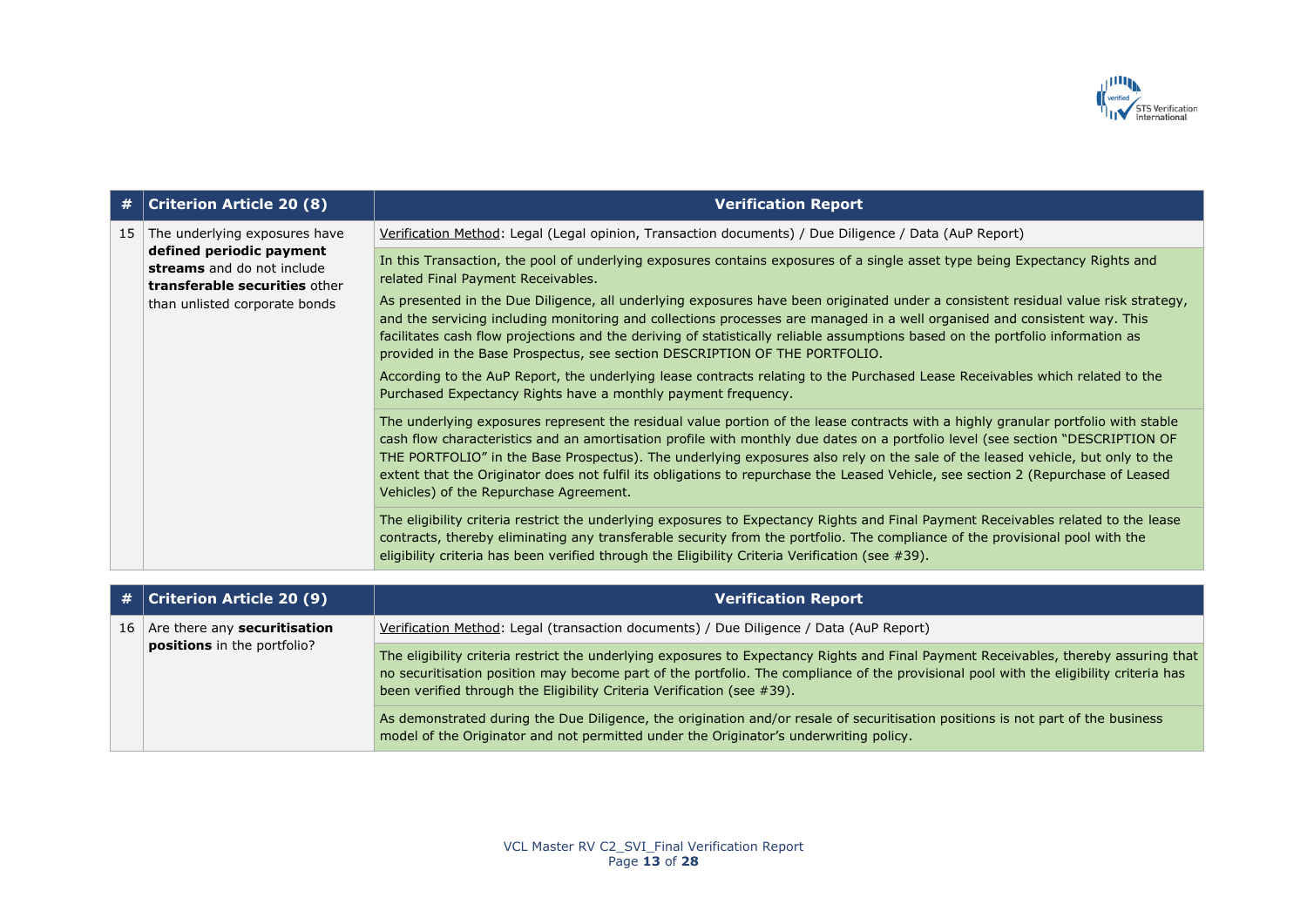

| #  | <b>Criterion Article 20 (10)</b>                                                                                                                                                                                              | <b>Verification Report</b>                                                                                                                                                                                                                                                                                                                                                                                                                                                                                                                                                              |
|----|-------------------------------------------------------------------------------------------------------------------------------------------------------------------------------------------------------------------------------|-----------------------------------------------------------------------------------------------------------------------------------------------------------------------------------------------------------------------------------------------------------------------------------------------------------------------------------------------------------------------------------------------------------------------------------------------------------------------------------------------------------------------------------------------------------------------------------------|
| 17 | <b>Origination of underlying</b><br>exposures in the ordinary<br>course of business and in<br>accordance with underwriting<br>standards that are no less<br>stringent than those applied to<br>non-securitised risk positions | Verification Method: Legal (Underwriting and Servicing Policy) / Due Diligence                                                                                                                                                                                                                                                                                                                                                                                                                                                                                                          |
|    |                                                                                                                                                                                                                               | VWL is a market leading auto leasing company in Germany with over 500,000 newly leased vehicles per annum, active in<br>Germany since 1966. Organisation and business processes have been developed over decades as part of the (until 2017) ECB<br>regulated Volkswagen Financial Services AG.                                                                                                                                                                                                                                                                                         |
|    |                                                                                                                                                                                                                               | As presented and discussed in the Due Diligence, the well-developed, highly professional and reasonably automated organisation<br>of its business procedures coincides with the volume and quantity of business transactions. This does apply to both the<br>origination and underwriting process with respect to the lease receivables as well as to the Expectancy Rights. The car dealers<br>form an integral part of the origination process with sales representatives acting as agents for the Originator.                                                                        |
|    |                                                                                                                                                                                                                               | Accordingly, the business procedures assure that securitised exposures have been originated in the ordinary course of business<br>and in accordance with uniform standards. Deviations from the underwriting policy are only permissible in well-defined and<br>documented instances. With regard to the Expectancy Rights, VWL has well organised strategy and procedures in place for the<br>residual value management. The underlying exposures are selected for securitisation using a random selection process.                                                                    |
|    |                                                                                                                                                                                                                               | As presented in the Due Diligence and demonstrated by its track record of the sales results from the sale of Leased Vehicles (see<br>#38), VWL has expertise in (i) the forecast of residual values (based on appropriate parameters), (ii) the setting of residual<br>values for the underlying exposures (including a description of the interaction between manufacturer, dealer and finance<br>company = originator, any deviations from the residual value policy and which party/parties carry the residual value risk), and<br>(iii) the on-going monitoring of residual values. |
|    |                                                                                                                                                                                                                               | Please also refer to section "BUSINESS PROCEDURES OF VOLKSWAGEN LEASING GMBH" of the Base Prospectus.                                                                                                                                                                                                                                                                                                                                                                                                                                                                                   |
|    |                                                                                                                                                                                                                               | Any material changes to the underwriting policy for exposures transferred after the closing of the Transaction will be disclosed by<br>the VWL to potential investors, see clause 9.1 (e) of the Servicing Agreement.                                                                                                                                                                                                                                                                                                                                                                   |

|                 | $\#$ Criterion Article 20 (10)                                                                                                         | <b>Verification Report</b>                                                                                                                                                                                                                                                                                                                                                                                                                                                                                                                                                                                                                                                                                                                                                                 |
|-----------------|----------------------------------------------------------------------------------------------------------------------------------------|--------------------------------------------------------------------------------------------------------------------------------------------------------------------------------------------------------------------------------------------------------------------------------------------------------------------------------------------------------------------------------------------------------------------------------------------------------------------------------------------------------------------------------------------------------------------------------------------------------------------------------------------------------------------------------------------------------------------------------------------------------------------------------------------|
| 18 <sup>1</sup> | <b>Underwriting standards for</b><br>securitised exposures are no less<br>stringent than those applied to<br>non-securitised exposures | Verification Method: Due Diligence                                                                                                                                                                                                                                                                                                                                                                                                                                                                                                                                                                                                                                                                                                                                                         |
|                 |                                                                                                                                        | As presented and discussed in the Due Diligence, no distinction is made between securitised and non-securitised exposures in<br>any respect, be it applicable regulatory standards, competence grid and involvement of decision-makers, distribution channels,<br>product types and product characteristics, annual agreements on (sales) objectives, sales management measures and bonus<br>systems, lending standards, residual value risk management, approval processes and incentive measures, credit processing,<br>dunning procedures, debt collection, realisation of collateral, customer service, outsourcing of sales, underwriting and servicing<br>activities or areas of risk controlling, accounting and reporting (except for the required reporting of ABS transactions). |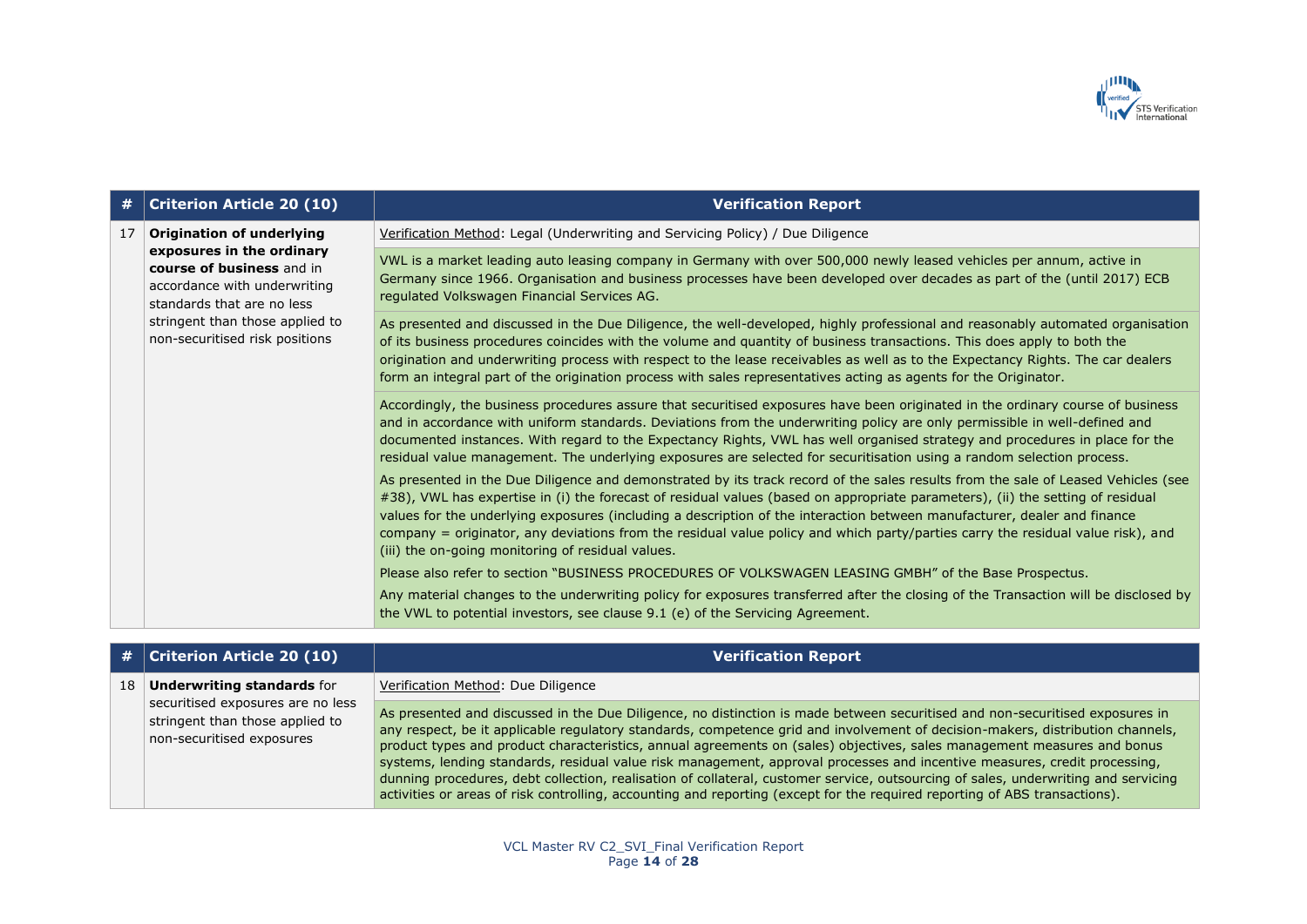

Employees of the Originator or at the car dealers involved in the underwriting do not know whether a risk position currently being processed for application will be securitised at a later stage or not.

| #  | <b>Criterion Article 20 (10)</b>                                                                                                                                                                                                                                                                                 | <b>Verification Report</b>                                                                                                                                                                                                                                                                                                                                                                                                                                                                                                                                                                                                                                                                                                                                                                                                                                                                                                                                                                                                                                                                                                                                                                                                                                                                                                                                                                                                                                                                                                                                       |
|----|------------------------------------------------------------------------------------------------------------------------------------------------------------------------------------------------------------------------------------------------------------------------------------------------------------------|------------------------------------------------------------------------------------------------------------------------------------------------------------------------------------------------------------------------------------------------------------------------------------------------------------------------------------------------------------------------------------------------------------------------------------------------------------------------------------------------------------------------------------------------------------------------------------------------------------------------------------------------------------------------------------------------------------------------------------------------------------------------------------------------------------------------------------------------------------------------------------------------------------------------------------------------------------------------------------------------------------------------------------------------------------------------------------------------------------------------------------------------------------------------------------------------------------------------------------------------------------------------------------------------------------------------------------------------------------------------------------------------------------------------------------------------------------------------------------------------------------------------------------------------------------------|
| 19 | Assessment of the borrower's<br><b>creditworthiness</b> performed in<br>accordance with Article 8 of<br>Directive 2008/48/EC, or<br>paragraphs 1 to 4, point (a) of<br>paragraph 5 and paragraph 6 of<br>Article 18 of Directive 2014/17/EU<br>or, if applicable, the analogous<br>provisions of a third country | Verification Method: regulatory / legal / due diligence / data                                                                                                                                                                                                                                                                                                                                                                                                                                                                                                                                                                                                                                                                                                                                                                                                                                                                                                                                                                                                                                                                                                                                                                                                                                                                                                                                                                                                                                                                                                   |
|    |                                                                                                                                                                                                                                                                                                                  | VWL is a financial services institution ( <i>Finanzdienstleistungsinstitut</i> ) according to §1 (1a) German Banking Act. As such, the<br>Originator is supervised by BaFin as competent supervisory authority. With respect to Lease Receivables, as a precaution VW<br>Leasing performs the "Assessment of the borrower's creditworthiness" with respect to lease contracts with consumers in<br>accordance with paragraphs 1 to 4, point (a) of paragraph 5 and paragraph 6 of Article 18 of Directive 2014/17/EU as reflected in<br>§ 505 a and § 505 b German Civil Code (BGB).                                                                                                                                                                                                                                                                                                                                                                                                                                                                                                                                                                                                                                                                                                                                                                                                                                                                                                                                                                             |
|    |                                                                                                                                                                                                                                                                                                                  | For expectancy rights, there is no debtor or guarantor who could be credit impaired. According to marginal number 39 of the<br>background and rationale of the EBA Guidelines, the purpose of Article 20(11) of the Securitisation Regulation is to ensure that<br>STS transactions are not exposed to credit-impaired debtors or guarantors. Expectancy rights as rights in rem, i.e. a right to an<br>object (=vehicle or equipment), do not have a debtor. Instead, the Transaction relies on the creditworthiness of the Seller<br>undertaking a repurchase obligation. Such a party should not be, as required by marginal number 50 of the EBA Guidelines,<br>insolvent and there should be no reason to believe that the entity would not be able to meet its obligations under the quarantee<br>or the repurchase obligation. Additional comfort for a situation, where the parties that have entered into the repurchase<br>obligation or have provided a quarantee should not be in a position to fulfill these obligations, is provided to investors through<br>disclosure of a general description of the residual value policy. Under the Transaction, the Seller has warranted that no<br>Insolvency Event with respect to itself has occurred (see above under #3) and there is no reason to believe that it would not be<br>able to meet its obligations under the repurchase obligation (also see below under #22). In addition, VWL discloses to investors<br>during its regular investor due diligence meetings details of its RV management. |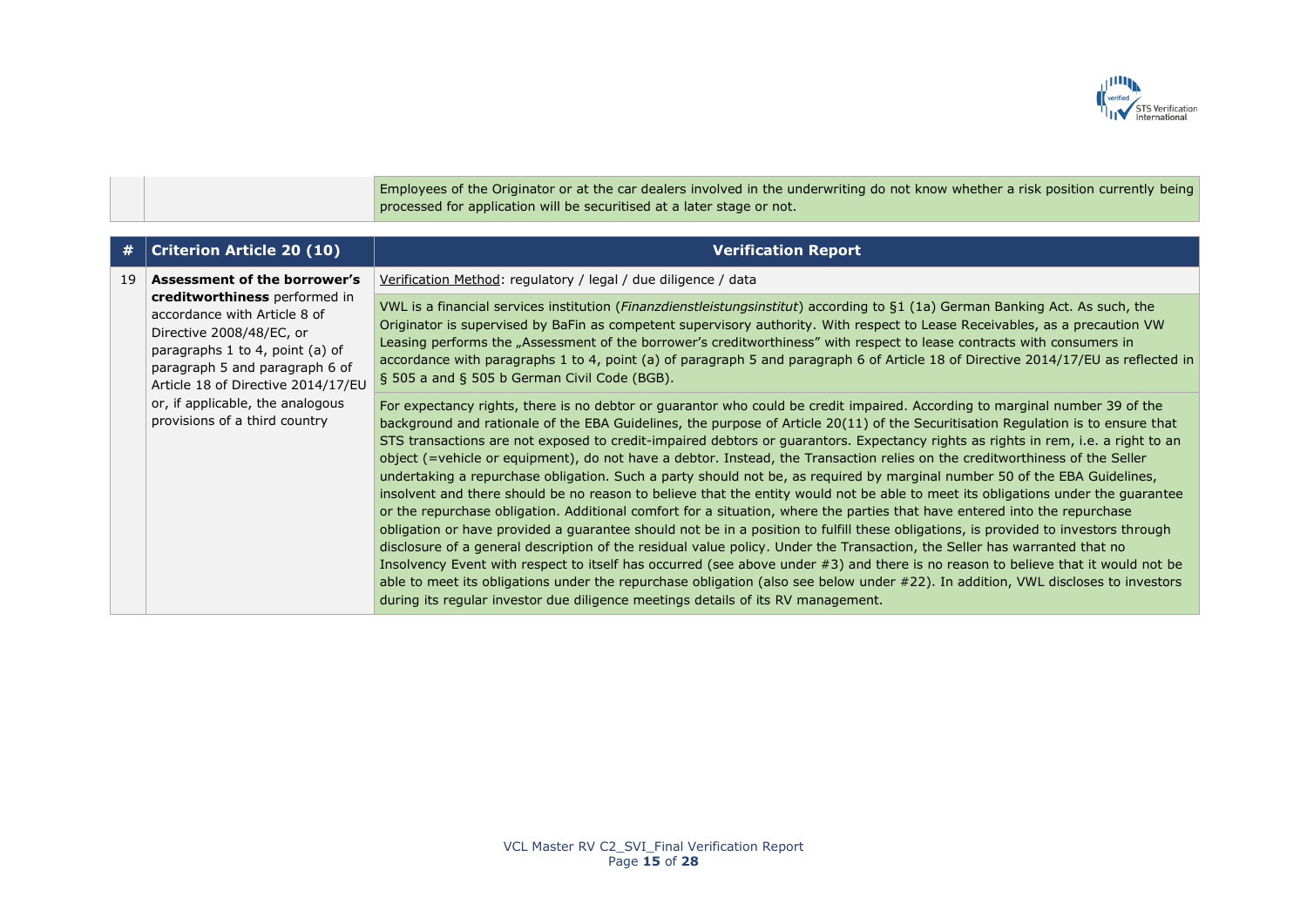

| #  | <b>Criterion Article 20 (10)</b>                                                             | <b>Verification Report</b>                                                                                                                                                                                                                                                                                                   |
|----|----------------------------------------------------------------------------------------------|------------------------------------------------------------------------------------------------------------------------------------------------------------------------------------------------------------------------------------------------------------------------------------------------------------------------------|
| 20 | Originator's experience<br>(management and senior staff)<br>in origination of risk positions | Verification Method: Regulatory (suitable proof incl. Imprint Website) / Due Diligence                                                                                                                                                                                                                                       |
|    |                                                                                              | As an institution, the Originator does have significantly more than 5 years of experience in origination and underwriting of<br>exposures similar to those securitised, see section "BUSINESS AND ORGANISATION OF VOLKSWAGEN LEASING GMBH",<br>subsection "Origination and Securitisation Expertise" of the Base Prospectus. |

|  | $\#$   Criterion Article 20 (11)                                                   | <b>Verification Report</b>                                                                                                                                             |
|--|------------------------------------------------------------------------------------|------------------------------------------------------------------------------------------------------------------------------------------------------------------------|
|  | The underlying exposures are<br>transferred without undue<br>delay after selection | Verification Method: Legal (Transaction documents)                                                                                                                     |
|  |                                                                                    | The underlying exposures (Expectancy Rights and Final Payment Receivables) are transferred from the Seller to VCL Master RV C2<br>without undue delay after selection. |

| #  | <b>Criterion Article 20 (11)</b>         | <b>Verification Report</b>                                                                                                                                                                                                                                                                                                                                                                                                                                                                                                                                                                                                                                                                                                                                                                                                                                                                                                                                                                                                                                                                                                                                                                                                                                        |
|----|------------------------------------------|-------------------------------------------------------------------------------------------------------------------------------------------------------------------------------------------------------------------------------------------------------------------------------------------------------------------------------------------------------------------------------------------------------------------------------------------------------------------------------------------------------------------------------------------------------------------------------------------------------------------------------------------------------------------------------------------------------------------------------------------------------------------------------------------------------------------------------------------------------------------------------------------------------------------------------------------------------------------------------------------------------------------------------------------------------------------------------------------------------------------------------------------------------------------------------------------------------------------------------------------------------------------|
| 22 | The underlying exposures do not          | Verification Method: Regulatory (suitable proof incl. Imprint Website) / Legal (Transaction documents) / Due Diligence                                                                                                                                                                                                                                                                                                                                                                                                                                                                                                                                                                                                                                                                                                                                                                                                                                                                                                                                                                                                                                                                                                                                            |
|    | include any defaulted<br>exposures or to | Since Expectancy Rights are in rem rights there is no debtor or guarantor who could be credit impaired.                                                                                                                                                                                                                                                                                                                                                                                                                                                                                                                                                                                                                                                                                                                                                                                                                                                                                                                                                                                                                                                                                                                                                           |
|    | debtors/guarantors with                  | With regard to the Final Payment Receivables which may arise upon termination of the underlying lease agreements, reference is                                                                                                                                                                                                                                                                                                                                                                                                                                                                                                                                                                                                                                                                                                                                                                                                                                                                                                                                                                                                                                                                                                                                    |
|    | impaired creditworthiness                | made to the Lease Receivables: The Originator is not an institution subject to Regulation (EU) 575/2013. However, it applies the<br>requirements of Art. 178 (1) by analogy, as presented in the Due Diligence and confirmed by the Originator.                                                                                                                                                                                                                                                                                                                                                                                                                                                                                                                                                                                                                                                                                                                                                                                                                                                                                                                                                                                                                   |
|    |                                          | VWL is committed to repurchase the Leased Vehicles as stipulated in the Repurchase Agreement, and with reference to marginal<br>number 50 of the EBA Guidelines, VWL is not insolvent and there should be no reason to believe that VWL would not be able to<br>meet its obligations under the repurchase agreement.                                                                                                                                                                                                                                                                                                                                                                                                                                                                                                                                                                                                                                                                                                                                                                                                                                                                                                                                              |
|    |                                          | The Originator warrants that the underlying Lease Receivables will not include lease receivables relating to exposures in default<br>(i.e. lessees who are past due more than 90 days on any material obligation to VWL or who VWL considers as unlikely to pay their<br>obligations to VWL) (see ERPA, clause 6.2 (e) (i)). Furthermore, the underlying exposures will not include lease receivables<br>relating to credit-impaired lessees or guarantors who (1) have been declared insolvent or had a court grant his creditors a final<br>non-appealable right of enforcement or material damages as a result of a missed payment within 3 years prior to the date of<br>origination or has undergone a debt-restructuring process with regard to his non-performing exposures within 3 years prior to the<br>transfer date of the underlying exposures to the SPV; (2) were, at the time of origination, on a public credit registry of persons<br>with adverse credit history; or (3) have a credit assessment or a credit score indicating that the risk of contractually agreed<br>payments not being made is significantly higher than for comparable receivables held by the Originator which are not securitised<br>(see ERPA, clause $6.2$ (e) (ii)). |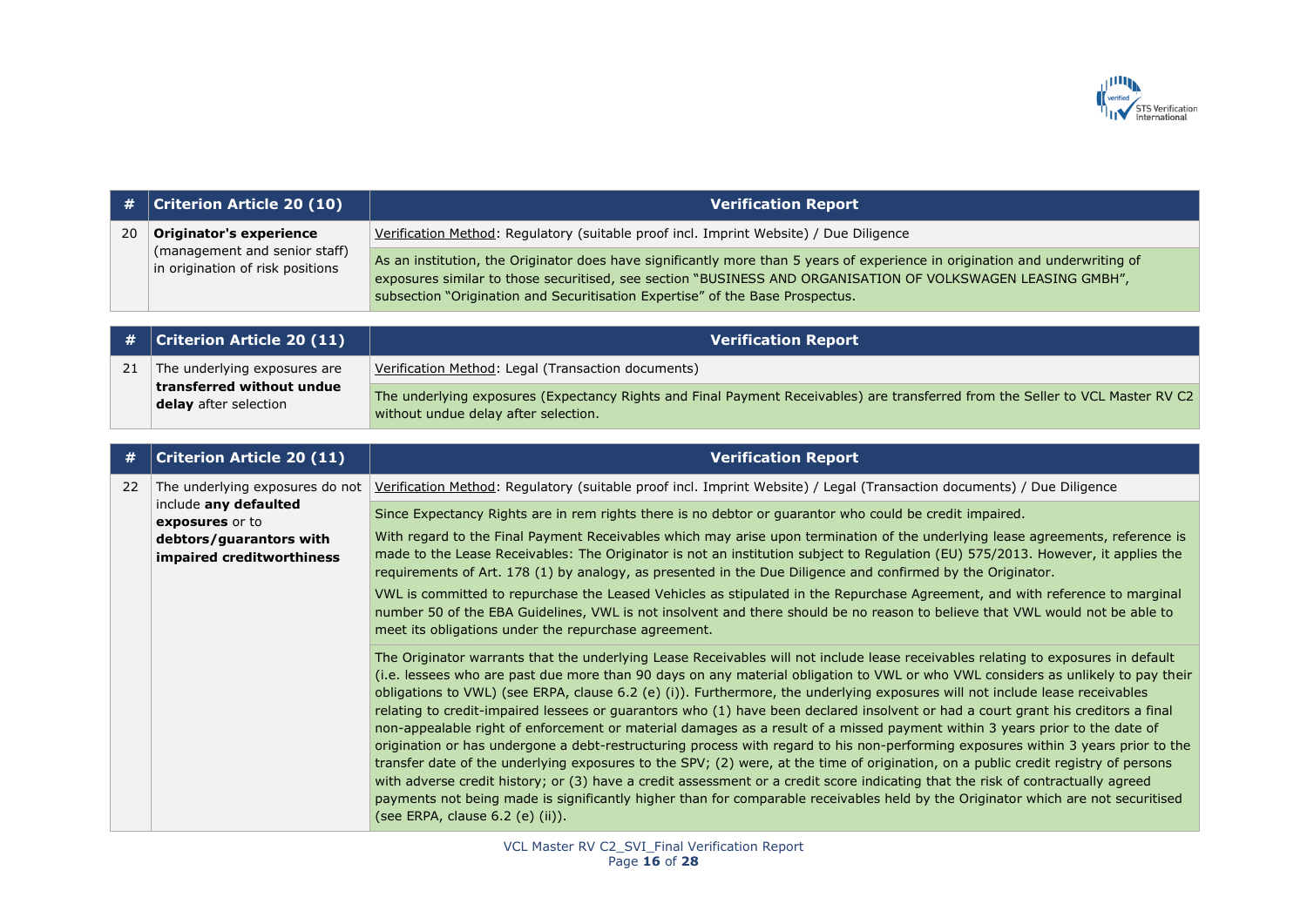

|  | The Originator represents, with regards to the question which sources of information it has used to identify defaulted exposures<br>and to determine if a lessees or quarantor is credit-impaired, that it has obtained information (1) from the debtor on origination of<br>the exposures, (2) in the course of VWL's servicing of the exposures, or (3) from a third party, see clause 6.2 (e) (ii) of the ERPA.<br>This is in line with the 'best knowledge' standard stipulated in the EBA Guidelines. |
|--|------------------------------------------------------------------------------------------------------------------------------------------------------------------------------------------------------------------------------------------------------------------------------------------------------------------------------------------------------------------------------------------------------------------------------------------------------------------------------------------------------------|
|  | Debtors and guarantors (i) declared insolvent and/or undergone a debt-restructuring process, or (ii) found on a public or other<br>credit registry of persons with adverse credit history are generally not eligible according to the underwriting policy, as discussed<br>in the Due Diligence.                                                                                                                                                                                                           |
|  | The Originator has IT systems in place to ensure that defaulted exposures or exposures to debtors/guarantors with impaired<br>creditworthiness are excluded from the provisional or final pool cut.                                                                                                                                                                                                                                                                                                        |

| #  | <b>Criterion Article 20 (11)</b>                                                                                                                                                             | Verification Report                                                                                                                                                                                                                                                                                                                                                                                                                                                                                 |
|----|----------------------------------------------------------------------------------------------------------------------------------------------------------------------------------------------|-----------------------------------------------------------------------------------------------------------------------------------------------------------------------------------------------------------------------------------------------------------------------------------------------------------------------------------------------------------------------------------------------------------------------------------------------------------------------------------------------------|
| 23 | The risk positions do not have a<br>credit assessment or a credit<br>score that allows a significantly<br>higher default risk to be expec-<br>ted than for non-securitised risk<br>positions | Verification Method: Due Diligence                                                                                                                                                                                                                                                                                                                                                                                                                                                                  |
|    |                                                                                                                                                                                              | There is a variety of factors determining the expected performance of the underlying exposures in the securitised portfolio,<br>comprising (but not limited to) make, model, mileage, engine, powertrain as well as general market conditions.                                                                                                                                                                                                                                                      |
|    |                                                                                                                                                                                              | These factors are the same for securitised and non-securitised exposures due to the strictly random selection process.                                                                                                                                                                                                                                                                                                                                                                              |
|    |                                                                                                                                                                                              | On this basis, it can be reasonably assumed that no worse performance should occur for securitised exposures for the term of the<br>Transaction.                                                                                                                                                                                                                                                                                                                                                    |
|    |                                                                                                                                                                                              | The requirement that the underlying exposures do not have a "credit assessment or a credit score indicating that the risk of<br>contractually agreed payments not being made is significantly higher than for comparable receivables held by the Originator<br>which are not securitised" is considered to be met as (i) the underlying exposures do not include exposures that are classified as<br>doubtful, impaired, non-performing or similar, and (ii) the strictly random selection process. |

| #  | Criterion Article 20 (12)                                                    | <b>Verification Report</b>                                                                                                                                                                                                                                                                                                                           |
|----|------------------------------------------------------------------------------|------------------------------------------------------------------------------------------------------------------------------------------------------------------------------------------------------------------------------------------------------------------------------------------------------------------------------------------------------|
| 24 | At the time of the transfer, the<br>debtor has paid at least 1<br>instalment | Verification Method: Legal (Transaction documents) / Data (AuP Report)                                                                                                                                                                                                                                                                               |
|    |                                                                              | Due to the fact that there is no debtor in the case of Expectancy Rights, reference is made to the lessees and the underlying lease<br>contract (where the leasing cashflows are securitised through the transaction "VCL Master C1" or other VCL term ABS<br>transactions, see above under #1) as no payments are made under the Expectancy Rights. |
|    |                                                                              | The Originator warrants that on the respective Additional Cut-Off Date at least 2 instalments have been paid in respect of each<br>related Lease Contract from the transaction "VCL Master C1" relating to the Purchased Lease Receivables, see ERPA, clause 6.1<br>(n).                                                                             |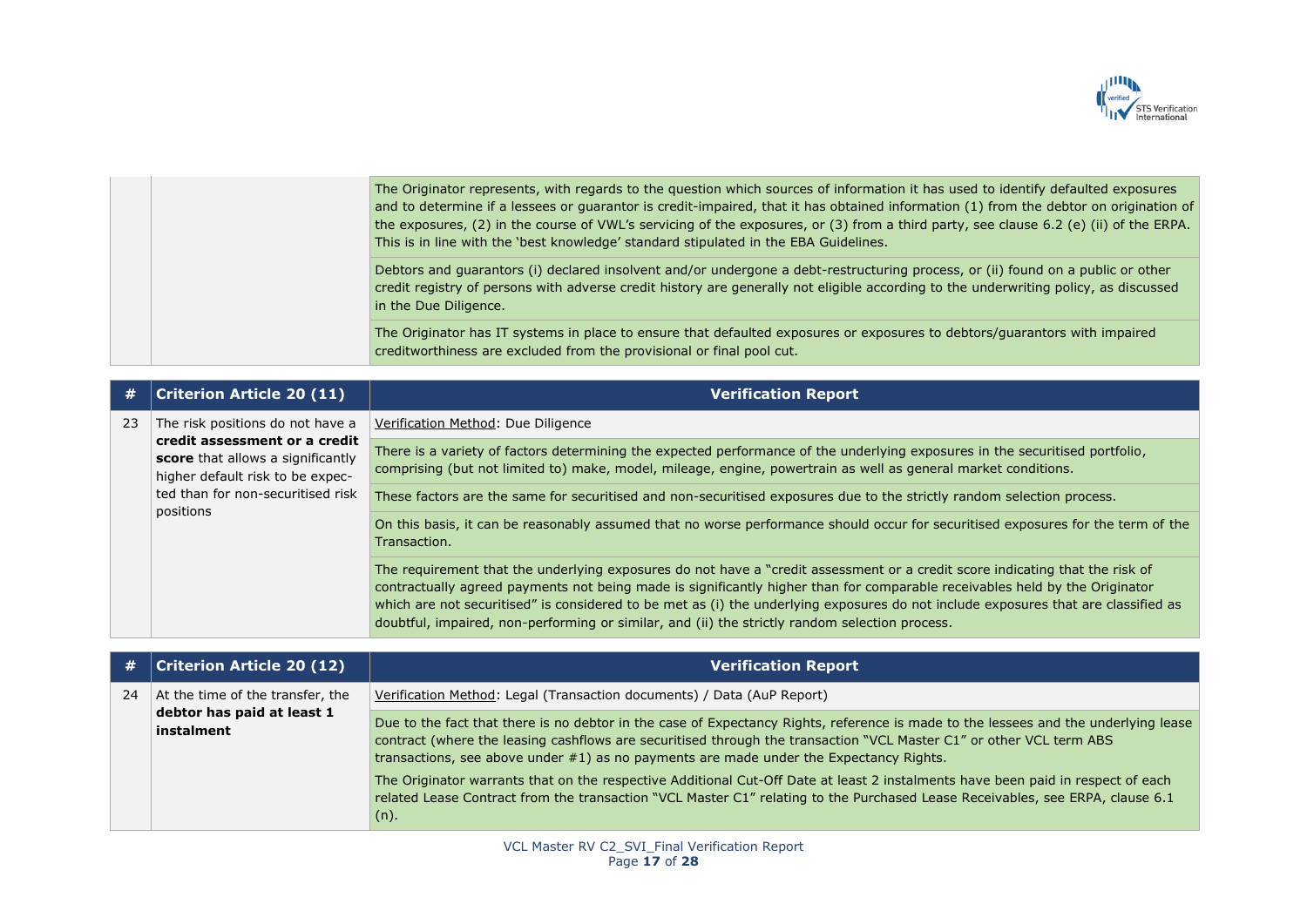

| #  | <b>Criterion Article 20 (13)</b>                                                                                                                                  | <b>Verification Report</b>                                                                                                                                                                                                                                                                                                                                                                                                                                                                                                                                                                                                |
|----|-------------------------------------------------------------------------------------------------------------------------------------------------------------------|---------------------------------------------------------------------------------------------------------------------------------------------------------------------------------------------------------------------------------------------------------------------------------------------------------------------------------------------------------------------------------------------------------------------------------------------------------------------------------------------------------------------------------------------------------------------------------------------------------------------------|
| 25 | The repayment of the securi-<br>tisation position should not be<br>predominantly dependent on<br>the sale of assets collatera-<br>lising the underlying exposures | Verification Method: Legal (Transaction document) / Due Diligence / Data                                                                                                                                                                                                                                                                                                                                                                                                                                                                                                                                                  |
|    |                                                                                                                                                                   | With respect to the Expectancy Rights, every car returned from a lessee is subject to the obligation of VWL to repurchase the<br>Leased Vehicles under the Repurchase Agreement in place between the Seller and the Issuer. As presented and discussed in the<br>Due Diligence, the risk management of VWL carefully manages the projected vehicle values. As a result, the primary source of<br>repayment for the Expectancy Rights relates to VWL, and secondly (in case of a default of VWL) on the sale of assets, hence no<br>predominant dependence on the sale of assets exists.                                   |
|    |                                                                                                                                                                   | Furthermore, the above mentioned right of the Issuer to sell the leased vehicle to VWL (which fulfils the conditions referred to in<br>the EBA Guidelines, #50, i.e. (i) is not insolvent, and (ii) there is no reason to believe that it would not be able to meet its<br>obligations under the repurchase obligation) ensures that the repayment of the securitisation position does not predominantly<br>depend on the sale of assets (i.e. vehicles) securing the underlying exposures.<br>As a result, the Transaction is not structured in a way to predominantly rely on assets securing the underlying exposures. |

| #  | <b>Criterion Article 21 (1)</b>                          | <b>Verification Report</b>                                                                                                                                                                                                                                                                                                                                                                                                                                                                                                              |
|----|----------------------------------------------------------|-----------------------------------------------------------------------------------------------------------------------------------------------------------------------------------------------------------------------------------------------------------------------------------------------------------------------------------------------------------------------------------------------------------------------------------------------------------------------------------------------------------------------------------------|
| 26 | <b>Risk retention</b> (Art. 6.1 of the                   | Verification Method: Legal (Transaction documents) / Due Diligence                                                                                                                                                                                                                                                                                                                                                                                                                                                                      |
|    | Securitisation Regulation),<br>usually by the Originator | Holder of risk retention: VWL as the Seller, see section "RISK FACTORS", Part "IV. RISKS RELATED TO REGULATORY CHANGES",<br>subsection "Risk retention and due diligence requirements".                                                                                                                                                                                                                                                                                                                                                 |
|    |                                                          | Type of risk retention: VWL will retain, for the life of the Transaction, such net economic interest through overcollateralisation of<br>the Notes and the Subordinated Loan and such overcollateralisation acts as a 'first loss' retention of no less than 5 per cent. of the<br>nominal value of the securitised assets, in accordance with Article 6(3)(d) of Securitisation Regulation, see section "RISK<br>FACTORS", Part "IV. RISKS RELATED TO REGULATORY CHANGES", subsection "Risk retention and due diligence requirements". |
|    |                                                          | The Monthly Investor Reports including relevant information with regard to the Purchased Expectancy Rights will also set out<br>monthly confirmation regarding the continued holding of the retention of the material net economic interest by the Seller in<br>accordance with Article 7 of the Securitisation Regulation, as confirmed by the Originator.                                                                                                                                                                             |
|    |                                                          | The legal obligation of the Seller to hold the risk retention during the lifetime of the Transaction is entered into according to<br>section "RISK FACTORS", Part "IV. RISKS RELATED TO REGULATORY CHANGES", subsection "Risk retention and due diligence<br>requirements".                                                                                                                                                                                                                                                             |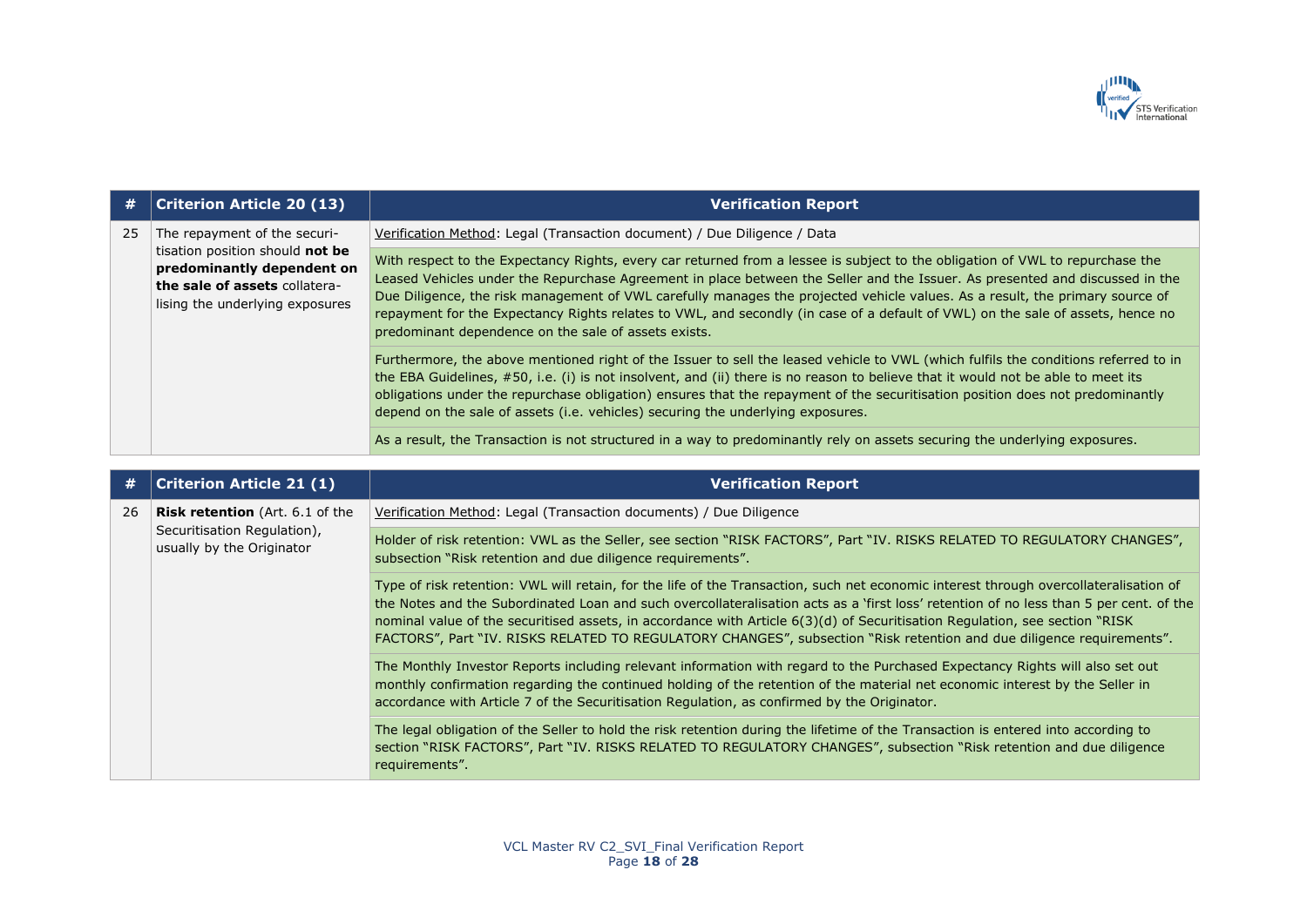

| #  | <b>Criterion Article 21 (2)</b>                                                                                                 | <b>Verification Report</b>                                                                                                                                                                                                                                                                                                                                                                                                                                                                                                                                                                                                                                                                                            |
|----|---------------------------------------------------------------------------------------------------------------------------------|-----------------------------------------------------------------------------------------------------------------------------------------------------------------------------------------------------------------------------------------------------------------------------------------------------------------------------------------------------------------------------------------------------------------------------------------------------------------------------------------------------------------------------------------------------------------------------------------------------------------------------------------------------------------------------------------------------------------------|
| 27 | <b>Appropriate hedging of</b><br>interest rate and currency risks,<br>no derivatives as underlying risk<br>positions $(I / II)$ | Verification Method: Due Diligence                                                                                                                                                                                                                                                                                                                                                                                                                                                                                                                                                                                                                                                                                    |
|    |                                                                                                                                 | Since the Expectancy Rights and Final Payment Receivables are fixed rate and the Class A Notes and the Class B Notes are<br>floating rate, interest rate risks arise from such mismatch. Both assets and liabilities of the Issuer are EUR denominated hence no<br>currency risk occurs.                                                                                                                                                                                                                                                                                                                                                                                                                              |
|    |                                                                                                                                 | Interest rate risks are hedged appropriately with fixed-floating interest rate swaps (one swap for each of the Series of Notes)<br>where the swap notional is always equal to the outstanding notes' balance. All swap agreements contain a floor of zero for the 1-<br>M-Euribor plus spread, hence the hedging is appropriate, see section "SWAP AGREEMENT AND SWAP COUNTERPARTY" in the Base<br>Prospectus. The Swap Agreement is construed to fulfil the relevant Rating Agencies' criteria. In addition, the swap agreements<br>provide for provisions in case of a replacement of Euribor by €STR, which should mitigate potential risks due to the expected<br>IBOR transitions and change in reference rates. |
|    |                                                                                                                                 | No further risks in addition to interest rate risks are hedged under the interest rate hedge agreements.                                                                                                                                                                                                                                                                                                                                                                                                                                                                                                                                                                                                              |

| #  | <b>Criterion Article 21 (2)</b>                                                                                           | <b>Verification Report</b>                                                                                                                                                                                                                                                                                   |
|----|---------------------------------------------------------------------------------------------------------------------------|--------------------------------------------------------------------------------------------------------------------------------------------------------------------------------------------------------------------------------------------------------------------------------------------------------------|
| 28 | Appropriate hedging of interest<br>rate and currency risks, no<br>derivatives as underlying risk<br>positions $(II / II)$ | Verification Method: Legal (Transaction documents)                                                                                                                                                                                                                                                           |
|    |                                                                                                                           | The legal instruments used by the Issuer to hedge interest rate risks are the Swap Agreements, see section "SWAP AGREEMENT<br>AND SWAP COUNTERPARTY" of the Base Prospectus.                                                                                                                                 |
|    |                                                                                                                           | All swap agreements do consider any potential asset liability mismatch by referencing to the outstanding notes balance, and the<br>agreements are based on market standard ISDA Master Agreements, see annex B "MASTER DEFINITIONS SCHEDULE", definition<br>of "Swap Agreement" of the Base Prospectus.      |
|    |                                                                                                                           | The requirements for eligible swap counterparties are market standard in international finance, see section "SWAP AGREEMENT<br>AND SWAP COUNTERPARTY" of the Base Prospectus in connection with annex B "MASTER DEFINITIONS SCHEDULE", definition of<br>"Eligible Swap Counterparty" of the Base Prospectus. |

|    | $\#$ $ $ Criterion Article 21 (3) | <b>Verification Report</b>                                                                                       |
|----|-----------------------------------|------------------------------------------------------------------------------------------------------------------|
| 29 | for interest payments             | Generally used <b>reference rates</b>   Verification Method: Legal (Transaction documents)                       |
|    |                                   | No reference rates apply to the Expectancy Rights and Final Payment Receivables which bear fixed interest rates. |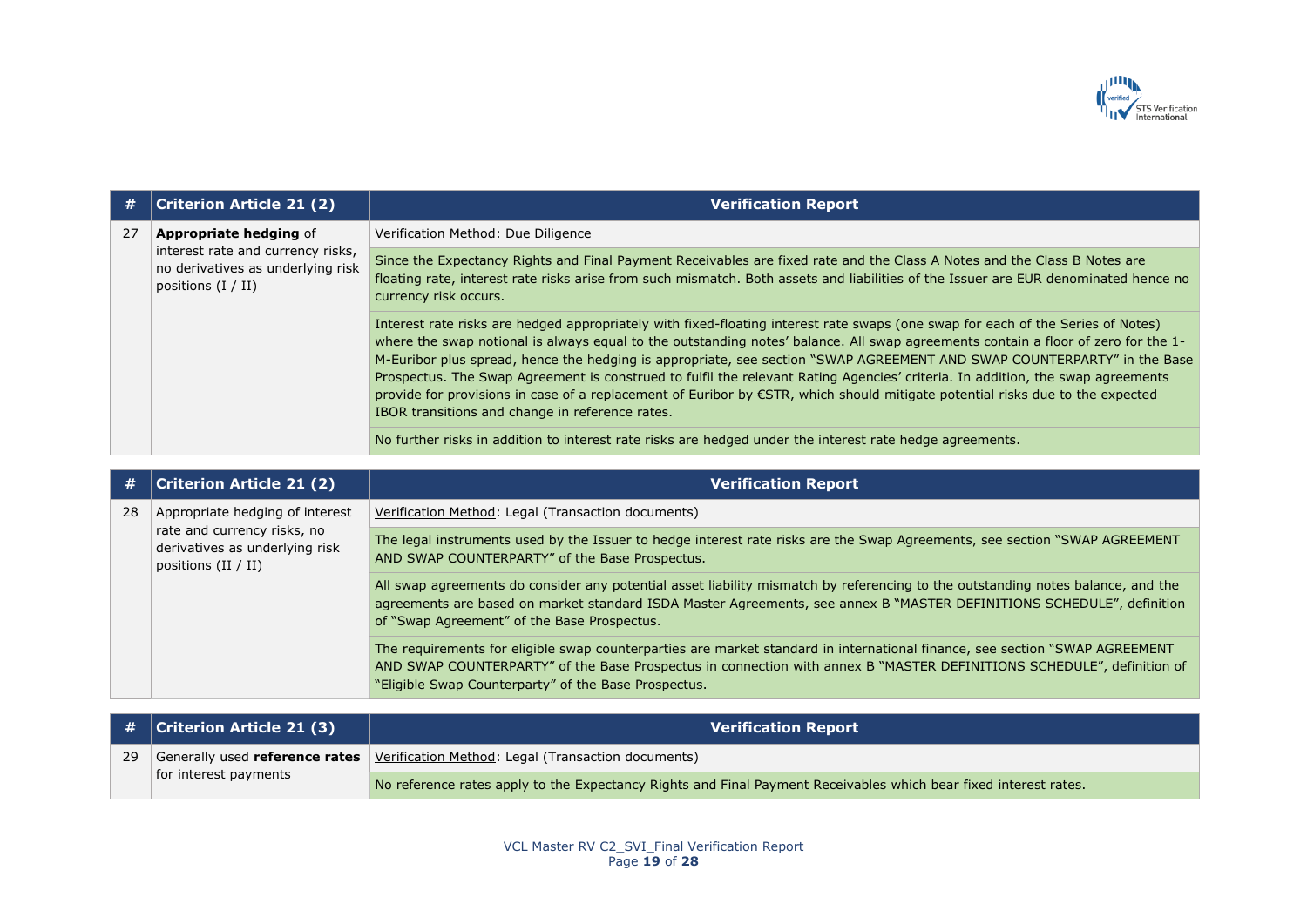

|  | The Notes will bear interest at floating rates based on 1-M-Euribor, see sections "TERMS AND CONDITIONS OF THE CLASS A<br>NOTES" and "TERMS AND CONDITIONS OF THE CLASS B NOTES" of the Base Prospectus, constituting a market standard<br>reference rate. |
|--|------------------------------------------------------------------------------------------------------------------------------------------------------------------------------------------------------------------------------------------------------------|
|  | The interest for the Cash Accounts will be based on EONIA, also constituting a market standard reference rate.                                                                                                                                             |
|  | Currency hedges are not provided for in the transaction structure.                                                                                                                                                                                         |

| #  | <b>Criterion Article 21 (4)</b>                                                         | <b>Verification Report</b>                                                                                                                                                                                                          |
|----|-----------------------------------------------------------------------------------------|-------------------------------------------------------------------------------------------------------------------------------------------------------------------------------------------------------------------------------------|
| 30 | Requirements in the event of<br>an enforcement or delivery of<br>an acceleration notice | Verification Method: Legal (Transaction documents)                                                                                                                                                                                  |
|    |                                                                                         | After the occurrence of a Foreclosure Event:<br>- no cash will be retained with the Issuer, see section "TRUST AGREEMENT", subsection "Order of Priority" of the Base Prospectus.                                                   |
|    |                                                                                         | - the principal receipts from the underlying exposures will be used for the fully sequential amortisation of the securitisation<br>positions, see section "TRUST AGREEMENT", subsection "Order of Priority" of the Base Prospectus. |
|    |                                                                                         | - all creditors of a class of notes will be served equally.                                                                                                                                                                         |
|    |                                                                                         | - interest and principal payments are first made for the Class A Notes and then interest and principal payments are made for the<br>Class B Notes, hence repayments are not reversed with regard to their seniority.                |
|    |                                                                                         | - no automatic liquidation or sale of risk positions or assets is provided for.                                                                                                                                                     |

| #  | <b>Criterion Article 21 (5)</b>                                                                                                                                            | <b>Verification Report</b>                                                                                                                                                                                                                                                                                                                             |
|----|----------------------------------------------------------------------------------------------------------------------------------------------------------------------------|--------------------------------------------------------------------------------------------------------------------------------------------------------------------------------------------------------------------------------------------------------------------------------------------------------------------------------------------------------|
| 31 | Sequential repayment as fall-<br>back in the event of a deterio-<br>ration in portfolio quality for<br>Transactions that feature a non-<br>sequential priority of payments | Verification Method: Legal (Transaction documents)                                                                                                                                                                                                                                                                                                     |
|    |                                                                                                                                                                            | As usual in VCL transactions, the amortisation structure does provide for a pro-rata amortisation subject to the performance of<br>the underlying portfolio and after the initial credit enhancement has increased to the required levels.                                                                                                             |
|    |                                                                                                                                                                            | The amortisation concept is based on the Class A/B Principal Payment Amounts, the Class A/B Targeted Remaining Note Balances,<br>the Class A/B Targeted Overcollateralisation Amounts and the Class A/B Targeted Overcollateralisation Percentages, see the<br>respective definitions in section "MASTER DEFINITIONS SCHEDULE" of the Base Prospectus. |
|    |                                                                                                                                                                            | Performance triggers specifying if and to what extent a pro-rata amortisation can occur are based on the 12-Months Average<br>Dynamic Net Losses as specified in the Credit Enhancement Increase Condition, see the respective definition in section "Master<br>Definitions Schedule" of the Base Prospectus.                                          |
|    |                                                                                                                                                                            | Upon occurrence of a Credit Enhancement Increase Condition the amortisation switches back to fully sequential.                                                                                                                                                                                                                                         |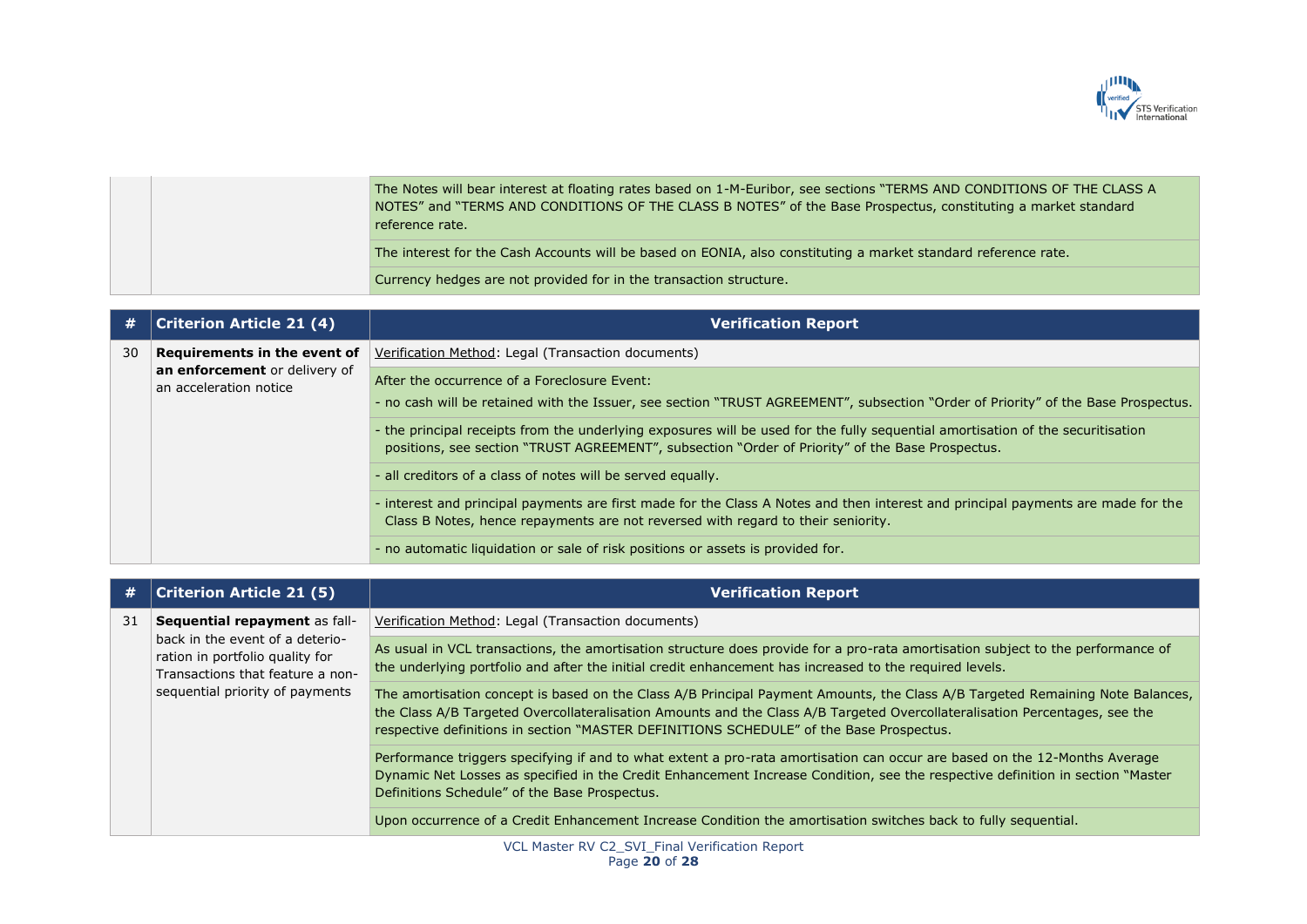

|  | The occurrence of a Credit Enhancement Increase Condition is not reversible, see the definition of Class A Targeted<br>Overcollateralisation Percentage in section "MASTER DEFINITIONS SCHEDULE" of the Base Prospectus. |
|--|--------------------------------------------------------------------------------------------------------------------------------------------------------------------------------------------------------------------------|
|  | As a result of the above, SVI is convinced that the amortisation mechanism complies with Art. 21 (5) of the Securitisation<br>Regulation.                                                                                |

| #  | <b>Criterion Article 21 (6)</b>                                                                                              | <b>Verification Report</b>                                                                                                                                                                                                                                                                                                                                                                                                                                                                            |
|----|------------------------------------------------------------------------------------------------------------------------------|-------------------------------------------------------------------------------------------------------------------------------------------------------------------------------------------------------------------------------------------------------------------------------------------------------------------------------------------------------------------------------------------------------------------------------------------------------------------------------------------------------|
| 32 | Early amortisation provisions or<br>triggers for termination of the<br>revolving phase to include at<br>least the following: | Verification Method: Legal (Transaction documents)                                                                                                                                                                                                                                                                                                                                                                                                                                                    |
|    |                                                                                                                              | General: The Issuer will only be allowed to purchase Additional Expectancy Rights and Final Payment Receivables until an Early<br>Amortisation Event (see definition in section "MASTER DEFINITION SCHEDULE" in the Base Prospectus) has occurred. Thus, the<br>revolving period will end upon the occurrence of an Early Amortisation Event. The following events trigger an Early Amortisation<br>Event:                                                                                            |
|    | a) deterioration in the credit<br>quality of the underlying<br>exposures below a predefined<br>threshold                     | A deterioration in the credit quality of the Purchased Receivables to or below a predetermined threshold as set out in item (iii) of<br>the definition of Early Amortisation Event (Credit Enhancement Increase Condition) as well as in item (v) of the definition of Early<br>Amortisation Event, in case that the actual overcollateralisation percentages would fall below a predefined level.                                                                                                    |
|    | b) insolvency-related events in<br>relation to the Originator or<br>the Servicer                                             | The occurrence of an insolvency-related event with regard to the Originator or the Servicer as set out in item (iii)) of the<br>definition of Early Amortisation Event, whereby the Credit Enhancement Increase Condition does make reference to a Servicer<br>Replacement Event.                                                                                                                                                                                                                     |
|    | c) decline in value of the under-<br>lying exposures below a<br>predefined threshold                                         | A decline of the value of the underlying exposures falls below a predetermined threshold as set out in item (v) of the definition of<br>Early Amortisation Event, whereby where, on any Payment Date falling after six consecutive Payment Dates following the Initial<br>Issue Date, the Class A Actual Overcollateralisation Percentage is determined as being lower than 42.6 per cent. or the Class B<br>Actual Overcollateralisation Percentage is determined as being lower than 32.1 per cent. |
|    | d) failure to generate sufficient<br>new underlying exposures<br>for replenishments under<br>revolving Transactions          | A failure to generate sufficient new Additional Expectancy Rights and Final Payment Receivables that meet the predetermined<br>credit quality (as set out in item (ii) of the definition of Early Amortisation Event).                                                                                                                                                                                                                                                                                |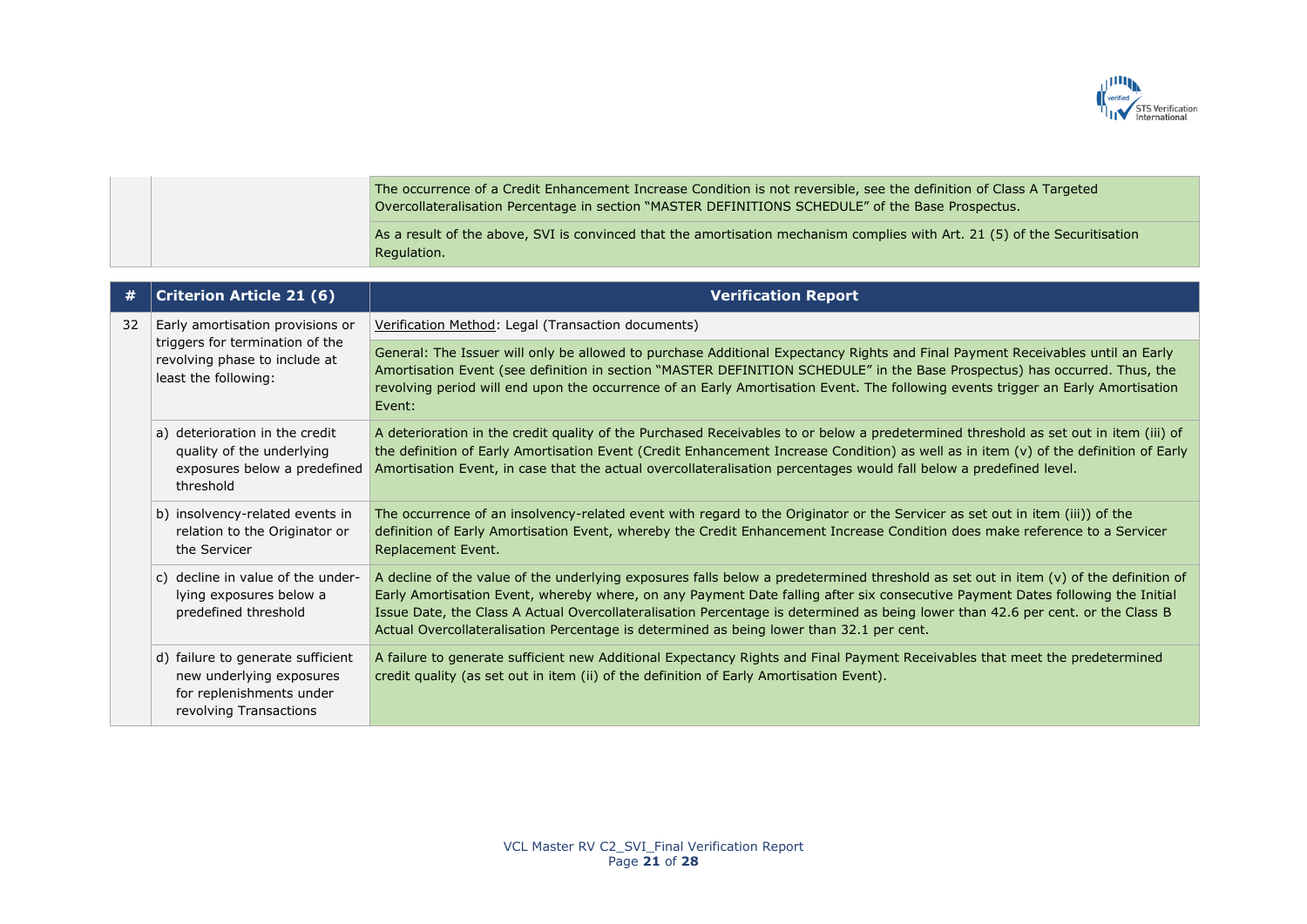

| #  | <b>Criterion Article 21 (7)</b>                                                                                                                                                        | <b>Verification Report</b>                                                                                                                                                                                                                                                                                                                                                                                                                                                                                                                                         |
|----|----------------------------------------------------------------------------------------------------------------------------------------------------------------------------------------|--------------------------------------------------------------------------------------------------------------------------------------------------------------------------------------------------------------------------------------------------------------------------------------------------------------------------------------------------------------------------------------------------------------------------------------------------------------------------------------------------------------------------------------------------------------------|
| 33 | <b>Clear rules</b> in the Transaction<br>documentation regarding<br>obligations, tasks and respon-<br>sibilities of the Servicer, trustees<br>and other ancillary service<br>providers | Verification Method: Legal (Transaction documents)                                                                                                                                                                                                                                                                                                                                                                                                                                                                                                                 |
|    |                                                                                                                                                                                        | The Servicing Agreement provides for a clear specification of the contractual obligations, duties and responsibilities of the<br>servicer, especially with regard to the servicing, monitoring, reporting and monthly advances to mitigate for commingling risk, as<br>well as the provisions for a potential replacement in case of a Servicer Replacement Event, see summary of the Servicing<br>Agreement in section "ADMINISTRATION OF THE PURCHASED EXPECTANCY RIGHTS AND FINAL PAYMENT RECEIVABLES UNDER<br>THE SERVICING AGREEMENT" of the Base Prospectus. |
|    |                                                                                                                                                                                        | Similar provisions for the obligations, duties and responsibilities are provided for the following parties, see the respective<br>descriptions in the Base Prospectus:                                                                                                                                                                                                                                                                                                                                                                                             |
|    |                                                                                                                                                                                        | • Issuer (see section "THE ISSUER" of the Base Prospectus.)                                                                                                                                                                                                                                                                                                                                                                                                                                                                                                        |
|    |                                                                                                                                                                                        | Expectancy Rights Trustee (see section "TRUST AGREEMENT", subsection "Part C. Duties of the Expectancy Rights Trustee<br>prior to occurrence of the Foreclosure Event" of the Base Prospectus)                                                                                                                                                                                                                                                                                                                                                                     |
|    |                                                                                                                                                                                        | • Account Bank, Cash Administrator, Calculation Agent and Registrar (see sections "ACCOUNT BANK, CASH ADMINISTRATOR,<br>CALCULATION AGENT AND REGISTRAR" of the Base Prospectus)                                                                                                                                                                                                                                                                                                                                                                                   |
|    |                                                                                                                                                                                        | Corporate Administration (see section "CORPORATE ADMINISTRATION AND ACCOUNTS" of the Base Prospectus)                                                                                                                                                                                                                                                                                                                                                                                                                                                              |
|    |                                                                                                                                                                                        | Also, detailed provisions exist for the obligations, duties and responsibilities of the Swap counterparty (see sections "SWAP<br>AGREEMENT AND SWAP COUNTERPARTY" and the definition of "Eligible Swap Counterparty" in section "ANNEX B MASTER<br>DEFINITIONS SCHEDULE" of the Base Prospectus)                                                                                                                                                                                                                                                                   |
|    |                                                                                                                                                                                        |                                                                                                                                                                                                                                                                                                                                                                                                                                                                                                                                                                    |
| #  | <b>Criterion Article 21 (8)</b>                                                                                                                                                        | <b>Verification Report</b>                                                                                                                                                                                                                                                                                                                                                                                                                                                                                                                                         |

| #  | <b>Criterion Article 21 (8)</b>                                                                                                                    | <b>Verification Report</b>                                                                                                                                                                                                   |
|----|----------------------------------------------------------------------------------------------------------------------------------------------------|------------------------------------------------------------------------------------------------------------------------------------------------------------------------------------------------------------------------------|
| 34 | <b>Experience of the Servicer</b><br>(management and senior staff)<br>in the servicing of exposures of<br>a similar nature to those<br>securitised | Verification Method: Regulatory (suitable proof) / Legal (Transaction documents) / Due Diligence                                                                                                                             |
|    |                                                                                                                                                    | Volkswagen Leasing GmbH is a regulated financial services institution (Finanzdienstleistungsinstitut) according to § 1 German<br>Banking Act with BaFin as regulatory authority.                                             |
|    |                                                                                                                                                    | The Base Prospectus contains information on the experience of VWL as a seller and servicer. VWL has been successfully doing<br>securitisations of lease receivables since 1996 and the management has sufficient experience. |
|    |                                                                                                                                                    | The experience of the Managements Board and Senior Staff is summarised in section "BUSINESS AND ORGANISATION OF<br>VOLKSWAGEN LEASING GMBH", subsection "Origination and Securitisation Expertise" of the Base Prospectus.   |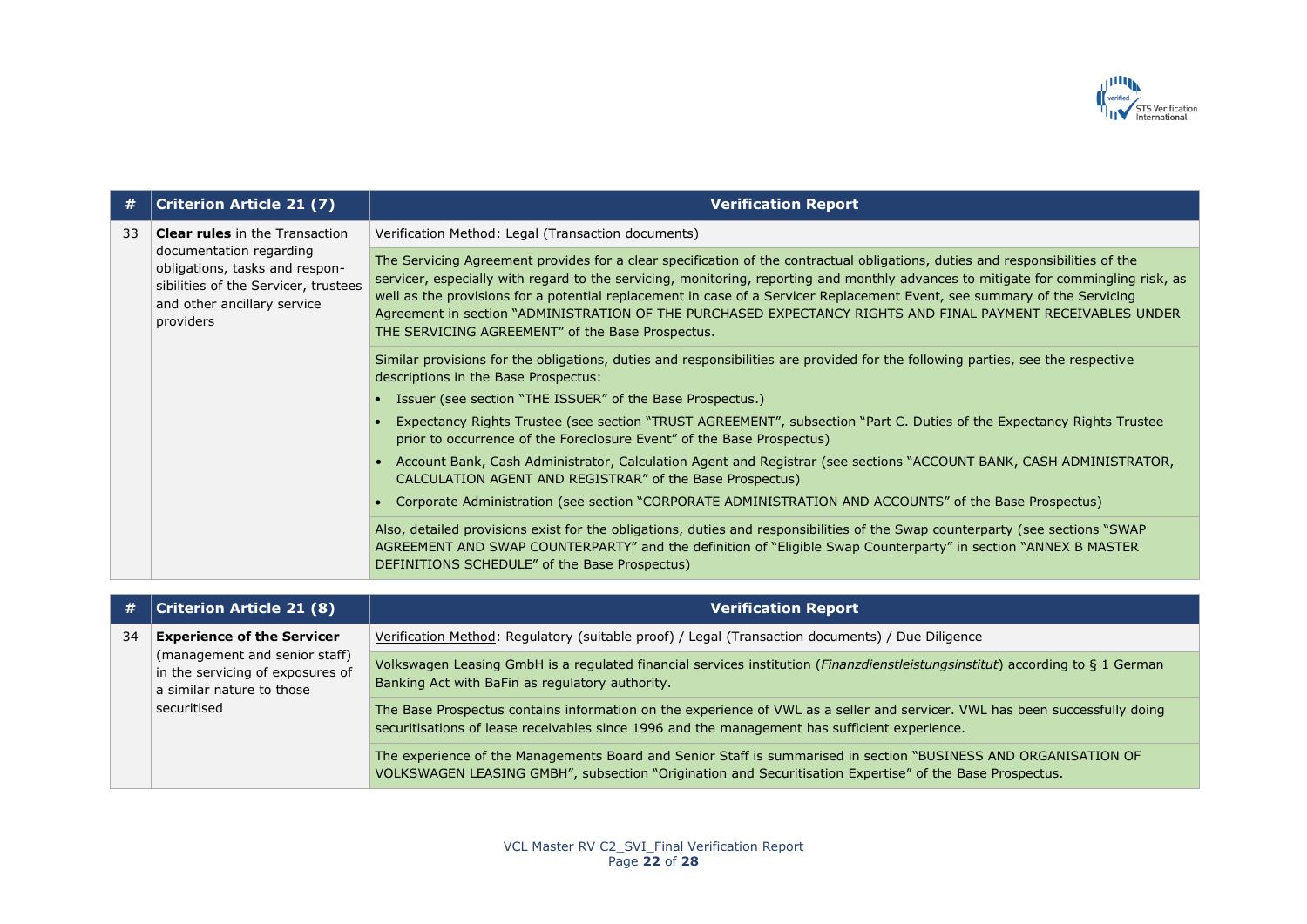

As a result, VWL as servicer is deemed to have the relevant expertise as an entity being active as servicer of lease receivables for the last seven decades and as servicer of lease receivables securitisations for more than 20 years, and no contrary findings were observed in the Due Diligence.

| #  | <b>Criterion Article 21 (8)</b>                                                                                                        | <b>Verification Report</b>                                                                                                                                                                                                                                                                                                                                                                                                                                                     |
|----|----------------------------------------------------------------------------------------------------------------------------------------|--------------------------------------------------------------------------------------------------------------------------------------------------------------------------------------------------------------------------------------------------------------------------------------------------------------------------------------------------------------------------------------------------------------------------------------------------------------------------------|
| 35 | Appropriate and well documen-<br>ted risk management and<br>service policies, procedures and<br>controls                               | Verification Method: Regulatory (suitable proof) / Due Diligence                                                                                                                                                                                                                                                                                                                                                                                                               |
|    |                                                                                                                                        | As a result of the regulatory status (see #34 above), VWL has well established procedures with regard to risk management,<br>servicing and internal control systems in place, and no contrary findings were observed in the Due Diligence.                                                                                                                                                                                                                                     |
|    |                                                                                                                                        |                                                                                                                                                                                                                                                                                                                                                                                                                                                                                |
| #  | <b>Criterion Article 21 (9)</b>                                                                                                        | <b>Verification Report</b>                                                                                                                                                                                                                                                                                                                                                                                                                                                     |
| 36 | Clear and coherent definitions,<br>regulations and possible<br>measures with regard to the<br>servicing of non-performing<br>exposures | Verification Method: Legal (Transaction documents) / Due Diligence                                                                                                                                                                                                                                                                                                                                                                                                             |
|    |                                                                                                                                        | The description of the business procedures of VWL (see section "BUSINESS PROCEDURES OF VOLKSWAGEN LEASING GMBH" of<br>the Base Prospectus) and the Servicing Agreement contain a description of procedures related to the servicing of the lease<br>receivables (Negotiation of the Lease Contract and Appraisal of the Creditworthiness of the Prospective Lessee, Debts<br>Management, Collection Centre, Procedure, Write-Off, Internal Audit, Commingling of Collections). |
|    |                                                                                                                                        | In addition, the section "Management of Residual Values by Volkswagen Leasing GmbH" needs to be considered. As stated above<br>the Expectancy Rights and Final Payment Receivables will not become non-performing as long as VWL performs its obligations<br>under the repurchase agreement, and we deem important the residual value risk management strategy of the originator instead.                                                                                      |
|    |                                                                                                                                        | The definitions used in the transaction ("Expectancy Rights", "Discounted Expectancy Rights Balance" and "Aggregate Discounted<br>Expectancy Rights Balance") provide clear and consistent definitions in the transaction documentation and also with regard to the<br>applicable Priority of Payments and related triggers.                                                                                                                                                   |
|    |                                                                                                                                        | The investor report provides inter alia for the monthly reporting of the status of the Credit Enhancement Increase Conditions.                                                                                                                                                                                                                                                                                                                                                 |
|    |                                                                                                                                        | The procedures presented and discussed in the Due Diligence correspond to the description in the Base Prospectus and no<br>contrary findings could be observed.                                                                                                                                                                                                                                                                                                                |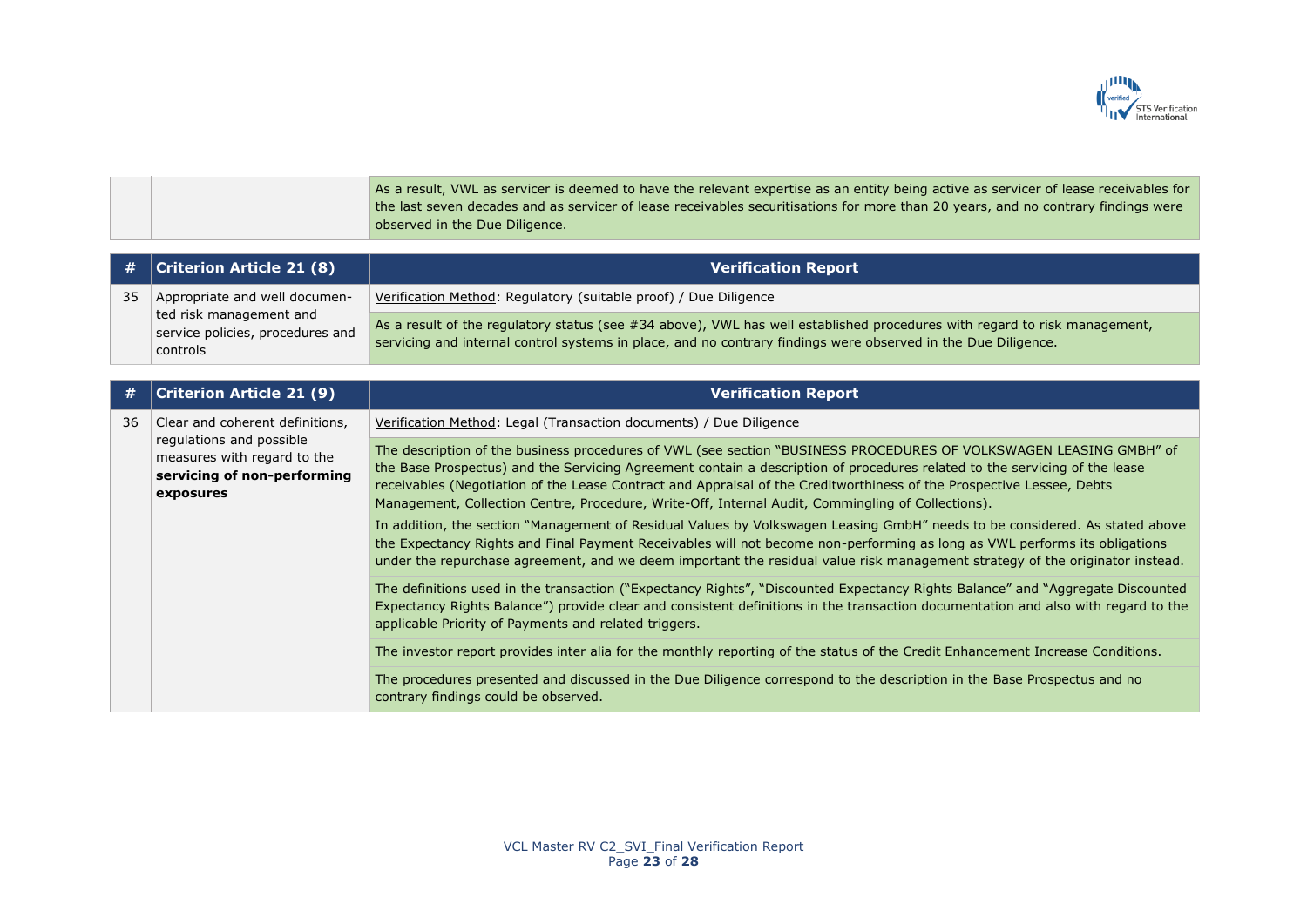

| <b>Criterion Article 21 (10)</b>                                                         | <b>Verification Report</b>                                                                                                                                                                                                                                                                                                                                                                                                                                                                                                                                                                                                                                                                      |
|------------------------------------------------------------------------------------------|-------------------------------------------------------------------------------------------------------------------------------------------------------------------------------------------------------------------------------------------------------------------------------------------------------------------------------------------------------------------------------------------------------------------------------------------------------------------------------------------------------------------------------------------------------------------------------------------------------------------------------------------------------------------------------------------------|
| Clear rules in the event of<br>conflicts between the different<br>classes of noteholders | Verification Method: Regulatory / Legal (Transaction documents)                                                                                                                                                                                                                                                                                                                                                                                                                                                                                                                                                                                                                                 |
|                                                                                          | The notes are issued on the basis of the German Debenture Act (Schuldverschreibungsgesetz - SchVG), see sections "TERMS AND<br>CONDITIONS OF THE CLASS A NOTES" and "TERMS AND CONDITIONS OF THE CLASS B NOTES", condition 13(a) of each class of<br>notes, enabling noteholders to take resolutions within one class of notes.                                                                                                                                                                                                                                                                                                                                                                 |
|                                                                                          | In addition, Clause 3.1 of the Trust Agreement provides for clear instructions for the trustee as regards the treatment of the<br>interests of different classes of notes and their ranking in line with the applicable Priority of Payments (see subsection "PART E<br>Accounts; Order of Priority" of the Trust Agreement, Clause 21.2 (a) (prior to the occurrence of an Enforcement Event) and<br>Clause 21.2 (c) (following the occurrence of an Enforcement Event).                                                                                                                                                                                                                       |
| <b>Criterion Article 22 (1)</b>                                                          | <b>Verification Report</b>                                                                                                                                                                                                                                                                                                                                                                                                                                                                                                                                                                                                                                                                      |
| Provision of historical perfor-<br>mance data before pricing                             | Verification Method: Legal (Transaction documents) / Due Diligence                                                                                                                                                                                                                                                                                                                                                                                                                                                                                                                                                                                                                              |
|                                                                                          | The Transaction is exposed, among others, to (i) lessee default risk and (ii) market value decline risk in relation to the Expectancy<br>Rights securitising the RV portion of a Lease Contract. This is due to the fact that if a lessee defaults under a lease contract,<br>recoveries are split pro rata between VCL Master C1 (or any VCL term ABS SPV) and the Issuer. Any market value decline could<br>result in a loss to noteholders in case the Leased Vehicle's market value falls below the purchase price, and there is a default by a<br>third party (i.e. the respective car dealer and VWL under a repurchase agreement between VWL and the Issuer) covering such<br>shortfall. |
|                                                                                          | Based on the above, the Originator has provided historical performance data covering the following areas:                                                                                                                                                                                                                                                                                                                                                                                                                                                                                                                                                                                       |
|                                                                                          | a) Losses (i.e. net losses after recoveries) in static format (covering the period from Juni 2011 until May 2021)                                                                                                                                                                                                                                                                                                                                                                                                                                                                                                                                                                               |
|                                                                                          | It should be noted that these net losses (calculated by deducting the vehicle sales proceeds and other recoveries from the<br>outstanding balance of the respective leases contract up to the final write-off of the lease contract) have been provided by the<br>Originator in a detailed and consistent manner for the overall portfolio of substantially similar auto lease contracts covering a<br>meaningful period of the credit cycle. The approach using write-off data is consistent with the business procedures of the<br>Originator and the well documented processes for servicing of non-performing auto lease contracts until the point of write-off.                            |
|                                                                                          | Additionally, the Originator discloses very detailed information on a single contract basis as part of the monthly investor reports<br>for all outstanding VCL securitisations, see the link to the website of the Originator as shown below. These data allow to derive                                                                                                                                                                                                                                                                                                                                                                                                                        |
|                                                                                          | and analyse in detail the information on the recovery proceeds from the vehicle disposal, other recoveries, breakdown by region,<br>brand, customer type (corporate/retail), vehicle type (new, used, demonstration vehicle) as well as date of origination and date of<br>default. As a result, information about static or dynamic defaults (i.e. gross losses before recoveries) is disclosed.<br>https://www.vwfsag.de/de/home/investor_relations/Volkswagen_Leasing_GmbH/refinanzierung/asset_backed_securities.html                                                                                                                                                                       |
|                                                                                          |                                                                                                                                                                                                                                                                                                                                                                                                                                                                                                                                                                                                                                                                                                 |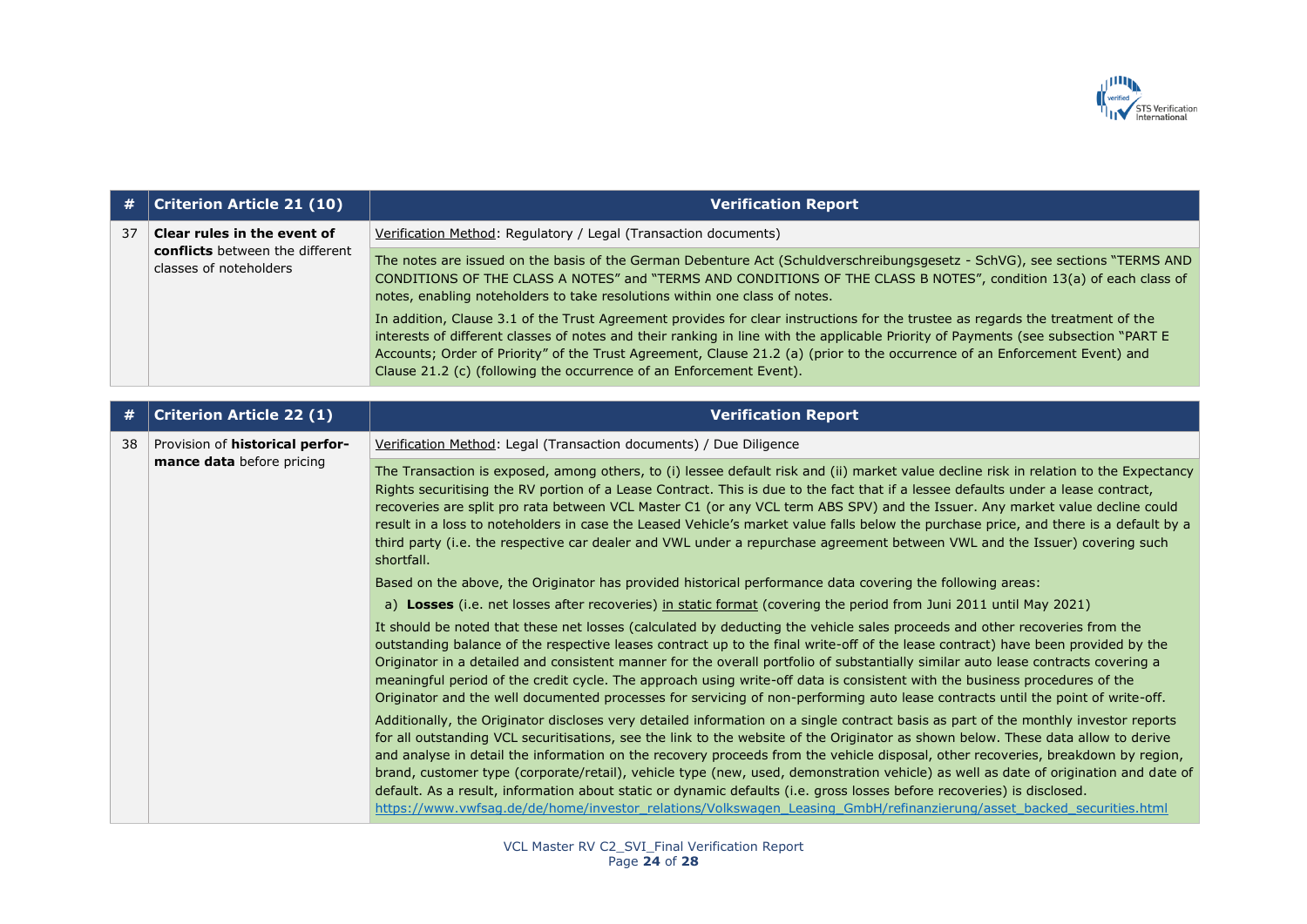

|    |                                                                                                                                                           | b) Losses (i.e. net losses after recoveries) in dynamic format on a quarterly basis (covering the period from March 2011 until<br>May 2021)                                                                                                                                                                                                                                                                                                                                                                                                                                                                                                                                                                                                                                                            |
|----|-----------------------------------------------------------------------------------------------------------------------------------------------------------|--------------------------------------------------------------------------------------------------------------------------------------------------------------------------------------------------------------------------------------------------------------------------------------------------------------------------------------------------------------------------------------------------------------------------------------------------------------------------------------------------------------------------------------------------------------------------------------------------------------------------------------------------------------------------------------------------------------------------------------------------------------------------------------------------------|
|    |                                                                                                                                                           | c) Delinquencies (covering the period from January 2010 until May 2021)                                                                                                                                                                                                                                                                                                                                                                                                                                                                                                                                                                                                                                                                                                                                |
|    |                                                                                                                                                           | d) Sales results from the sale of Leased Vehicles (both in absolute numbers for VWL and per-vehicle, showing the sales<br>profit and sales losses (after remarketing costs), as applicable, and the number of vehicles sold on a quarterly basis<br>(covering the period from June 2016 until March 2021.                                                                                                                                                                                                                                                                                                                                                                                                                                                                                              |
|    |                                                                                                                                                           | Given that the most relevant factors determining the expected performance of the underlying exposures in the securitised<br>portfolio, namely the factors described in #23, are the same to the overall portfolio for which the above-mentioned historical<br>performance data have been procured, comparability between the securitised portfolio and the Originator's overall portfolio<br>("substantially similar exposures") is ensured.                                                                                                                                                                                                                                                                                                                                                           |
|    |                                                                                                                                                           | The data history referred to above under a) to d) has been provided to investors before pricing (which has occurred on<br>12 August 2021). The data history covers a period of at least 5 years.                                                                                                                                                                                                                                                                                                                                                                                                                                                                                                                                                                                                       |
|    | <b>Criterion Article 22 (2)</b>                                                                                                                           | <b>Verification Report</b>                                                                                                                                                                                                                                                                                                                                                                                                                                                                                                                                                                                                                                                                                                                                                                             |
| 39 | Performance of an asset audit<br>on the basis of a sample and<br>defined audit steps (Agreed upon<br>Procedures, AuP) by an external<br>independent party | Verification Method: Legal (AuP Report)                                                                                                                                                                                                                                                                                                                                                                                                                                                                                                                                                                                                                                                                                                                                                                |
|    |                                                                                                                                                           | The Originator has mandated a qualified and experienced audit firm to perform the asset audit followed by the audit firm. The<br>asset audit and the AuP include both of the following:                                                                                                                                                                                                                                                                                                                                                                                                                                                                                                                                                                                                                |
|    |                                                                                                                                                           | a) a verification of the compliance of the underlying exposures in the portfolio with the key eligibility criteria (the "Eligibility<br>Criteria Verification"); and                                                                                                                                                                                                                                                                                                                                                                                                                                                                                                                                                                                                                                   |
|    |                                                                                                                                                           | b) verification that the data disclosed to investors in the Base Prospectus dated 22 September 2021 in respect of the underlying<br>exposures is accurate (the "OC Data Verification").                                                                                                                                                                                                                                                                                                                                                                                                                                                                                                                                                                                                                |
|    |                                                                                                                                                           | The sample drawn for the Eligibility Criteria Verification is representative of the securitised portfolio, based on the pool cut dated<br>30 June 2021. This is ensured by a sufficiently large sample and random selection, applying a 95% confidence level. The final<br>report prepared by the audit firm with regards to the Eligibility Criteria Verification has been made available to SVI on<br>11 August 2021. The final report confirms that the Eligibility Criteria Verification has occurred and that no significant adverse<br>findings have been found.                                                                                                                                                                                                                                 |
|    |                                                                                                                                                           | The OC Data Verification was performed by the audit firm based on the pool dated 31 August 2021. This verification has been<br>based on all underlying exposures (contract level data) and the scope comprises (i) verification that the Weighted Average Life of<br>the Notes issued are accurate (see section "DESCRIPTION OF THE PORTFOLIO", subsection "Weighted Average Life of the Notes"<br>of the Base Prospectus) have been correctly computed, and (ii) verification that the information in the stratification tables (see<br>section "DESCRIPTION OF THE PORTFOLIO", subsection "Description of the Lease Contracts, Residual Values represented by the<br>Expectancy Rights as at the Additional Cut-off Date falling in August 2021" of the Base Prospectus) correspond to the pool cut. |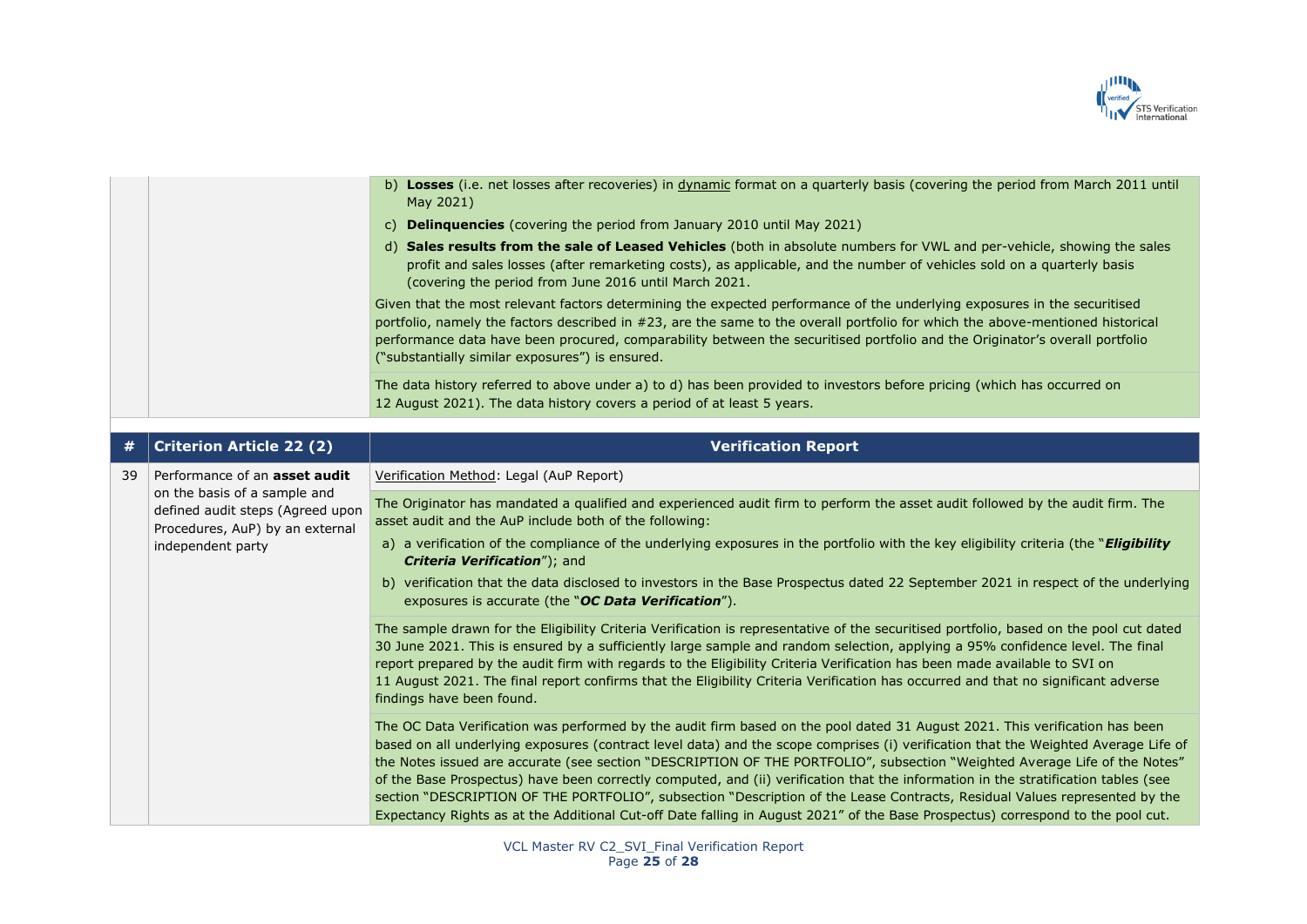

The final report prepared by the audit firm with regards to the verification of the Weighted Average Life of the Notes was provided to SVI and other parties on 23 September 2021 and thus prior to the renewal closing of the Transaction (27 September 2021). It confirms that no adverse findings have been found. The stratification tables have been verified by the audit firm which confirmed per e-mail: "*Except for rounding errors no differences between the provided and the tables produced by us revealed.*", see section "DESCRIPTION OF THE PORTFOLIO", subsection "Description of the Lease Contracts, Residual Values represented by the Expectancy Rights as at the Additional Cut-Off Date falling in August 2021" of the Base Prospectus.

| #  | <b>Criterion Article 22 (3)</b>                                                                                                                                                                                                                                                      | <b>Verification Report</b>                                                                                                                                                                                                                                                                                                                                                                                                                                                                                                                                                                                                                                                                                                      |
|----|--------------------------------------------------------------------------------------------------------------------------------------------------------------------------------------------------------------------------------------------------------------------------------------|---------------------------------------------------------------------------------------------------------------------------------------------------------------------------------------------------------------------------------------------------------------------------------------------------------------------------------------------------------------------------------------------------------------------------------------------------------------------------------------------------------------------------------------------------------------------------------------------------------------------------------------------------------------------------------------------------------------------------------|
| 40 | Provision of a precise liability<br>cash flow model to the<br>investors prior to pricing by the<br>Originator;<br>"precise" refers to the possibility<br>for the investor to calculate the<br>amortisation rate and, based on<br>this, the pricing of the<br>securitisation position | Verification Method: Legal (Transaction documents) / Due Diligence (Cash flow model)                                                                                                                                                                                                                                                                                                                                                                                                                                                                                                                                                                                                                                            |
|    |                                                                                                                                                                                                                                                                                      | A CF-Model has been prepared by Hypoport B.V. on behalf of the Originator and is provided as web-based tool that can be<br>accessed via www.loanbyloan.eu (subscription model). SVI has been granted access to the website and the cash flow model for<br>the VCL Master RV C2 transaction prior to pricing in order to perform the steps necessary to verify the compliance under Article<br>22 (3) of the Securitisation Regulation. It should be noted that the statements below reflect the result of SVI's review of the<br>functionality of the cash flow model and can be considered as a check of plausibility, however no assurance can be given that the<br>CF-Model calculates correctly in each and every scenario. |
|    |                                                                                                                                                                                                                                                                                      | SVI has verified the model provided by Hypoport B.V., which accurately reflects the contractual relationships and cash flows from<br>and to the securitised portfolio, cash accounts, swap counterparties, the various series of Classes A and Class B Notes, the<br>Originator/Servicer as well as other parties involved (summarised as senior expenses).                                                                                                                                                                                                                                                                                                                                                                     |
|    |                                                                                                                                                                                                                                                                                      | A certain range of different scenarios can be modelled, including but not limited different levels of defaults and, recoveries,<br>interest rate assumptions, coupon on the notes and senior expenses. Both size as well as timing of payments or defaults can be<br>varied. Also, digital scenarios such as the exercise of call options (yes/no) can be considered. As a result, the base case scenario<br>for pricing as well as stress scenarios for credit analysis purposes can be modelled.                                                                                                                                                                                                                              |
|    |                                                                                                                                                                                                                                                                                      | The Originator has confirmed that the CF-Model has been made available before pricing.                                                                                                                                                                                                                                                                                                                                                                                                                                                                                                                                                                                                                                          |
|    |                                                                                                                                                                                                                                                                                      | The Originator undertakes to provide potential investors with the CF-Model upon request.                                                                                                                                                                                                                                                                                                                                                                                                                                                                                                                                                                                                                                        |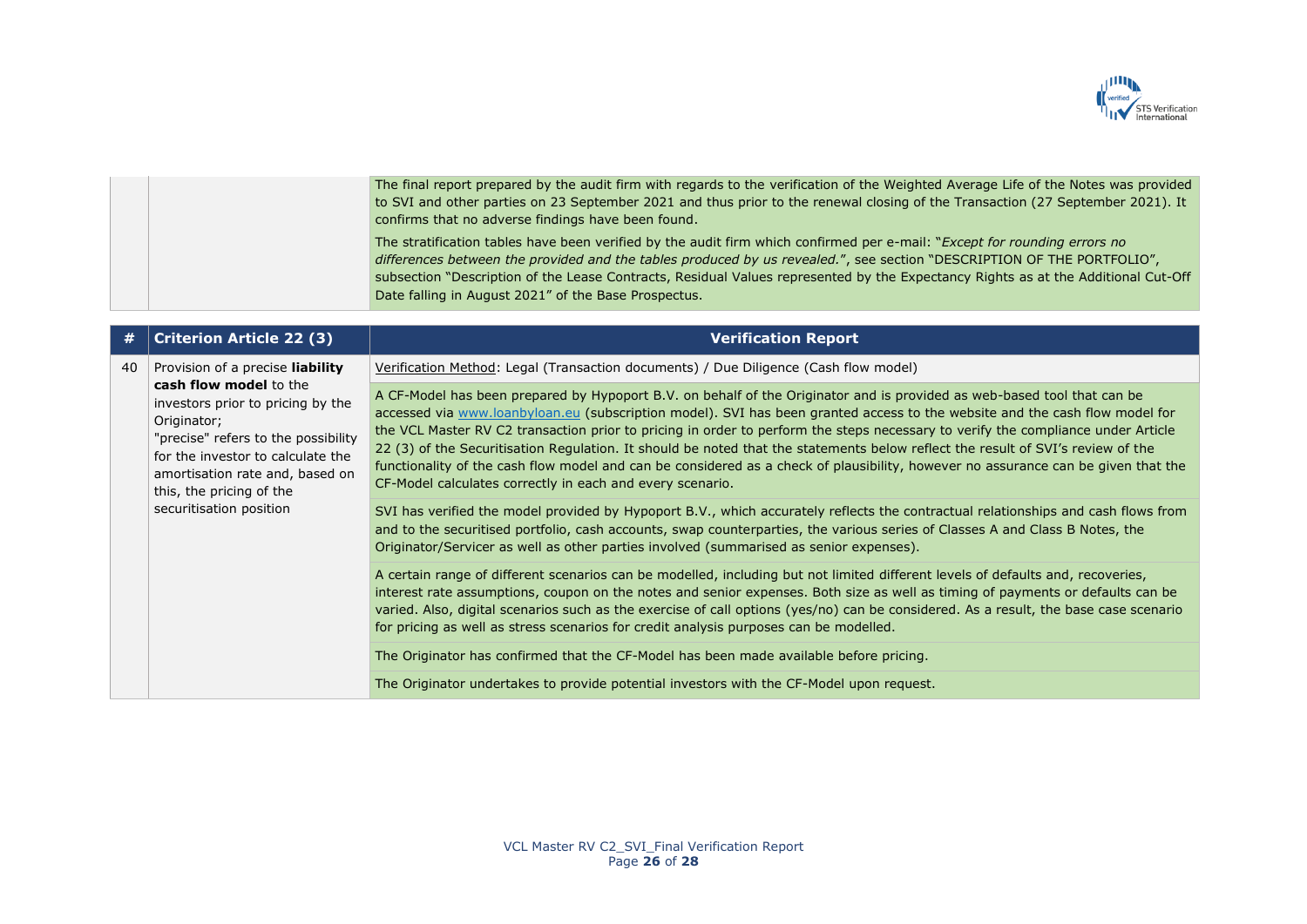

| #  | <b>Criterion Article 22 (4)</b>                                                                                                                                                                                                     | <b>Verification Report</b>                                                                                                                                                                                                                                                               |
|----|-------------------------------------------------------------------------------------------------------------------------------------------------------------------------------------------------------------------------------------|------------------------------------------------------------------------------------------------------------------------------------------------------------------------------------------------------------------------------------------------------------------------------------------|
| 41 | For residential mortgage loan,<br>auto loan or leasing portfolios:<br>publication of information on the<br>environmental performance of<br>the assets financed by such<br>underlying exposures (energy<br>performance certificates) | Verification Method: Legal (Transaction documents, Due Diligence)                                                                                                                                                                                                                        |
|    |                                                                                                                                                                                                                                     | The Originator has confirmed that information on the environmental performance of the assets financed by such underlying<br>exposures (in this case: auto vehicles) is not captured in its internal database or IT systems and hence not available for reporting<br>in this Transaction. |
|    |                                                                                                                                                                                                                                     |                                                                                                                                                                                                                                                                                          |
| #  | <b>Criterion Article 22 (5)</b>                                                                                                                                                                                                     | <b>Verification Report</b>                                                                                                                                                                                                                                                               |
| 42 | Compliance with the provisions<br>of Art. 7 of the Securitisation<br>Regulation (regarding Transpa-<br>rency) is the responsibility of<br>the Originator or Sponsor                                                                 | Verification Method: Legal (Transaction documents) / Due Diligence                                                                                                                                                                                                                       |
|    |                                                                                                                                                                                                                                     | The Originator confirms that it will fulfil the provisions of Art. 7 of the Securitisation Regulation as follows:                                                                                                                                                                        |
|    |                                                                                                                                                                                                                                     | • Art. 7 (1) (a): Loan level data has already been made available since the Original Closing Date of VCL Master C2 and will<br>continue to be available on a monthly basis.                                                                                                              |
|    |                                                                                                                                                                                                                                     | • Art. 7 (1) (b): The Base Prospectus has been made available prior to pricing.                                                                                                                                                                                                          |
|    |                                                                                                                                                                                                                                     | • Art. $7(1)(c)$ : Not applicable.                                                                                                                                                                                                                                                       |
|    |                                                                                                                                                                                                                                     | Art. 7 (1) (d): In accordance with the RTS for notification, the notification has been provided to investors in draft form prior<br>$\bullet$<br>to pricing (16 August 2021) and will be provided in final form around closing (27 September 2021).                                      |
|    |                                                                                                                                                                                                                                     | • Art. 7 (1) (e): The Investor Report has already been made available on each payment date since the Original Closing Date.                                                                                                                                                              |
|    |                                                                                                                                                                                                                                     | • Art. 7 (1) (f): Ad hoc announcements will be published as soon as they need to be published under the MAR.                                                                                                                                                                             |
|    |                                                                                                                                                                                                                                     | • Art. 7 (1) (g): If a "Significant Event" occurs, investors will be informed immediately.                                                                                                                                                                                               |